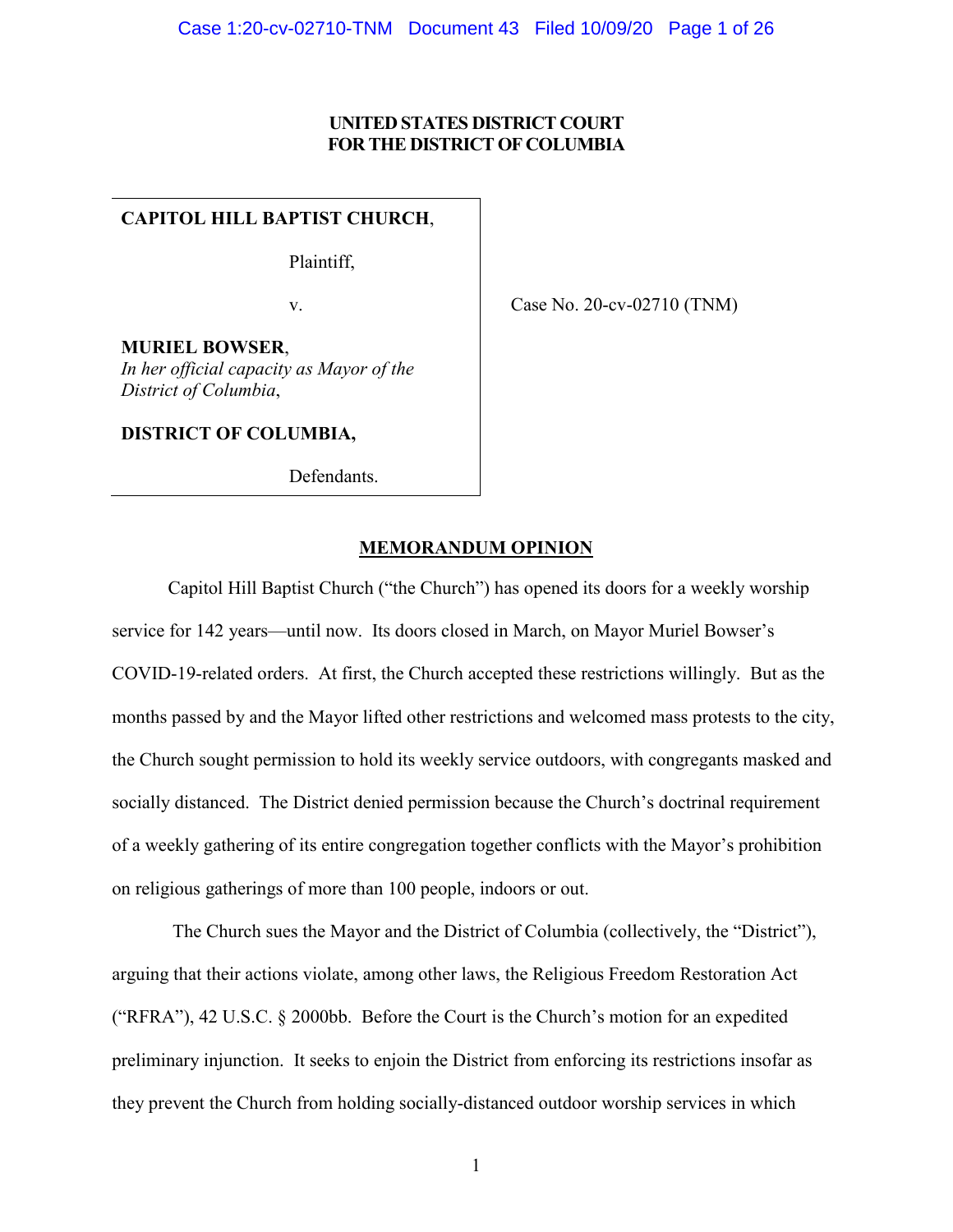# Case 1:20-cv-02710-TNM Document 43 Filed 10/09/20 Page 2 of 26

congregants wear masks.

The Court determines that the Church is likely to succeed in proving that the District's actions violate RFRA. The District's current restrictions substantially burden the Church's exercise of religion. More, the District has failed to offer evidence at this stage showing that it has a compelling interest in preventing the Church from meeting outdoors with appropriate precautions, or that this prohibition is the least-restrictive means to achieve its interest. The Court will therefore grant the Church's motion for injunctive relief.

# **I.**

The Church first met on Capitol Hill in 1878. Mem. in Supp. of Pl.'s Mot. For Prelim. Inj. ("Pl.'s Mot.") at 7, ECF No. 3-[1](#page-1-0).<sup>1</sup> And except for a three-week hiatus during the peak of the Spanish flu in 1918, its members have continued to gather weekly, in person, ever since. *Id*. Although the Church started with 31 members, *id*., today it has 853—most of whom live in the city, Decl. of Jaime Dunlop ("Dunlop Decl.") at 1–2, ECF No. 5. Prior to the onset of COVID-19, around 1,000 people attended the Church's Sunday services. *Id.* at 1. Unlike many other religious entities, the Church "does not offer virtual worship services, it does not utilize a multisite model, and it does not offer multiple Sunday morning worship services." *Id*. at 2. To the Church, "a weekly in-person worship gathering of the entire congregation is a religious conviction for which there is no substitute." Pl.'s Mot. at 7.

The Church, like similar entities, has not escaped the effects of the COVID-19 pandemic. It halted its regular services in March 2020, when Mayor Bowser declared a public-health emergency. Dunlop Decl. at 2; Defs.' Opp. to Pl.'s Mot. for Prelim. Inj. ("Defs.' Opp.") at 15, ECF No. 15. The District, like state and local governments around the country, has imposed

<span id="page-1-0"></span> $\frac{1}{1}$  $1$  All citations are to the page numbers generated by this Court's CM/ECF system.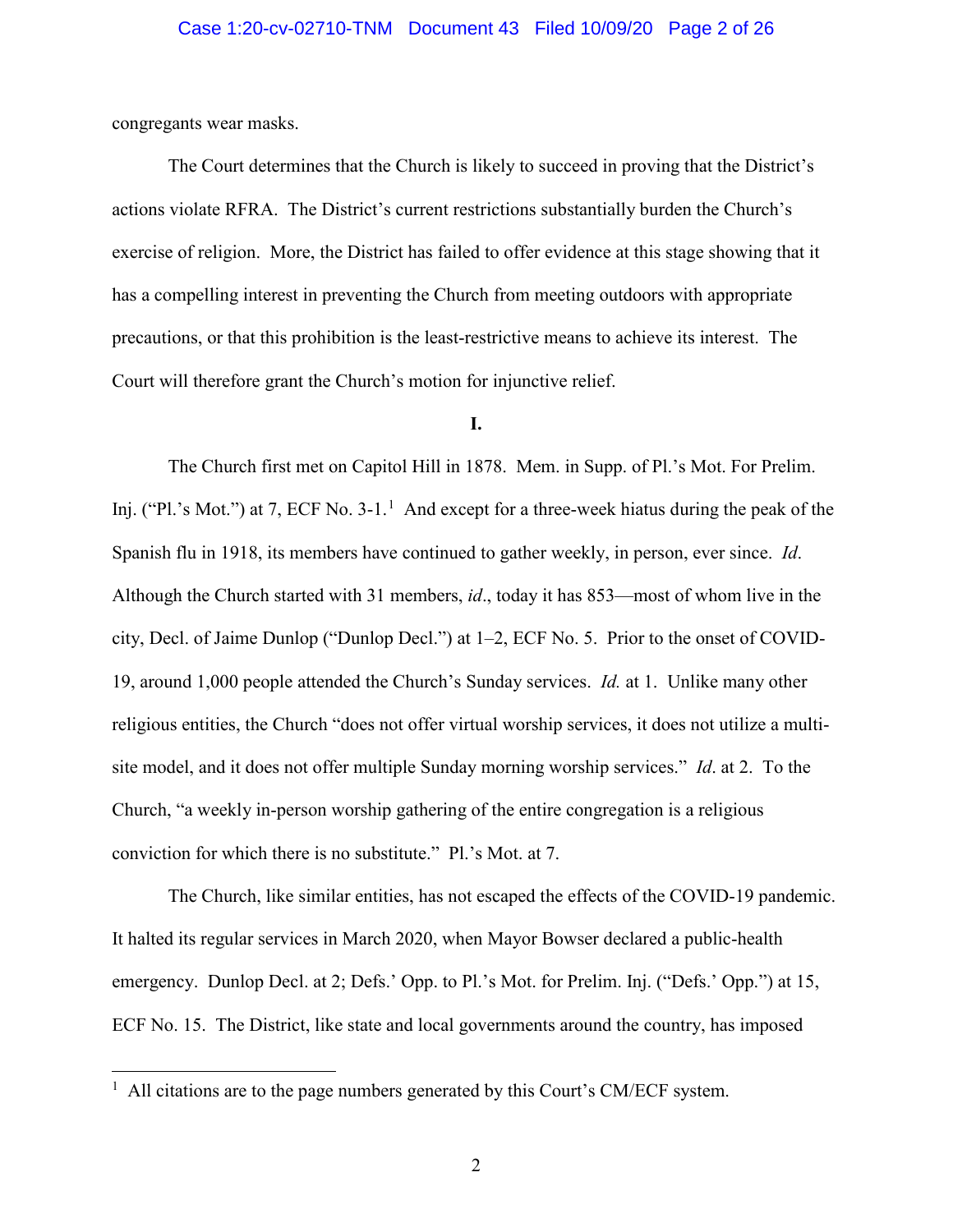#### Case 1:20-cv-02710-TNM Document 43 Filed 10/09/20 Page 3 of 26

restrictions in response to COVID-19. Shortly after declaring a state of emergency, *see* Decl. of Matthew T. Martens ("Martens Decl.") Ex. 5 ("Mayor's Order 2020-045"), ECF No. 4-5; Martens Decl. Ex. 6, ECF No. 4-6 ("Mayor's Order 2020-046"), the District prohibited "large gatherings"—defined to include events with ten or more persons in an indoor or outdoor space, Martens Decl. Ex. 7 ("Mayor's Order 2020-053") at 4, 8, ECF No. 4-7; Defs.' Opp. at 17.

On May 27, the District began Phase One of a four-phase reopening plan, in which gatherings of more than ten people were prohibited. Martens Decl. Ex. 11 ("Mayor's Order 2020-067") at 3–4, ECF No. 4-11; Defs' Opp. at 18. Phase Two began on June 22 and remains in effect. Martens Decl. Ex. 16 ("Mayor's Order 2020-075") at 3, ECF No. 4-16; Pl.'s Mot. at 15; Defs.' Opp. at 19.<sup>[2](#page-2-0)</sup> In this phase, restaurants may have up to 50 percent capacity indoors, but have no limit on the number of patrons that they may seat outdoors. Mayor's Order 2020-075 at 5–6. The restrictions on gatherings loosened, permitting gatherings of up to 50 people. *Id.* at 3. "Places of worship are encouraged to continue providing virtual services"; if they meet in person, they may "operate with expanded capacity limits"— the fewer of 50 percent capacity or 100 persons. *Id.* at 7; Martens Decl. Ex. 22 ("Phase Two Guidance for Places of Worship") at 2, ECF No. 4-22. These limits are the same whether the gathering takes place indoors or outside. Phase Two Guidance for Places of Worship at 2.

Those who "knowingly violate[]" the District's restrictions "may be subject to civil and administrative penalties authorized by law, including sanctions or penalties for violating D.C. Code § 7-2307, including civil fines or summary suspension or revocation of licenses." Mayor's

<span id="page-2-0"></span> $\frac{1}{2}$  $2\degree$  The District informed the Court that the Mayor issued a new order on October 7, 2020, which extended the public emergency and public-health emergency through December 31, 2020, and made some changes to Phase Two restrictions. Defs.' Notice of Suppl. Authority at 2–4, ECF No. 36-1. The order does not appear to otherwise affect the prohibitions that the Church challenges or the associated penalties. *Id.* at 4.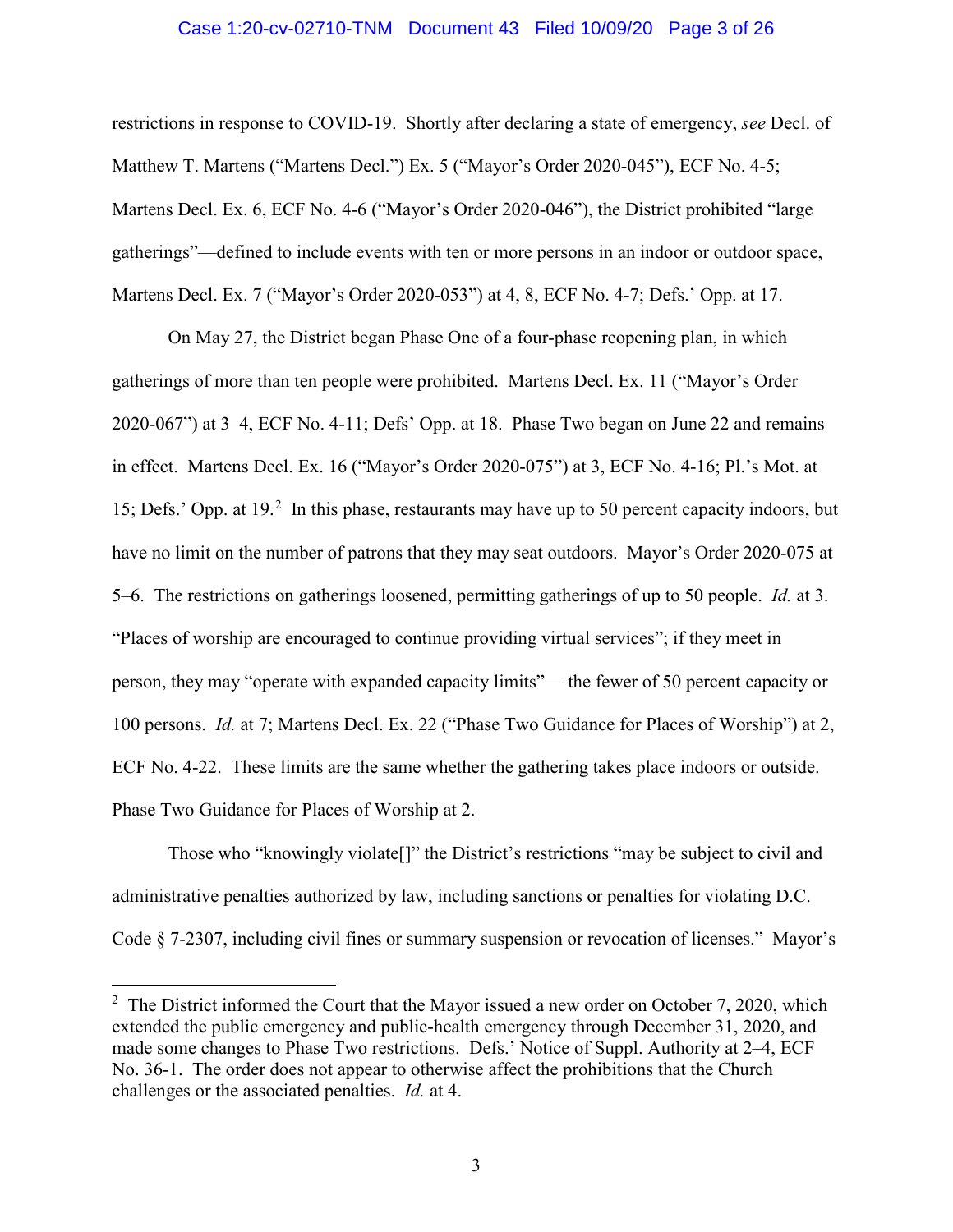#### Case 1:20-cv-02710-TNM Document 43 Filed 10/09/20 Page 4 of 26

Order 2020-075 at 12; *see also* D.C. Code § 7-2307 (allowing the Mayor to, among other things, "provide for a fine of not more than \$1,000 for each violation" of emergency executive orders). It is unclear when the District plans to move to Phase Three—which would, according to the ReOpen DC Advisory Group's recommendation, limit houses of worship to 250 congregants, Martens Decl. Ex. 28 at 2, 20, ECF No. 4-28. Limits on the number of congregants would cease in Phase Four, which will be triggered by a vaccine or other widely-administrable cure. *Id.* at 20, 25.

Amid COVID-19's arrival and the District's associated restrictions, a wave of protests swept the country beginning in late spring, and Washington, D.C. saw gatherings by the thousands. Pl.'s Mot. at 17–20. The Church argues that the District has treated mass protests more favorably than religious services by not enforcing its capacity restrictions on gatherings against protestors. *Id.* at 20. Specifically, it contends that the District has supported these large gatherings as evidenced by, among other things, Mayor Bowser's attendance at a protest on June 6, 2020. *See, e.g.*, *id*. at 17–20. [3](#page-3-0) The District disputes its control over mass protests on federal land; it also maintains that religious services pose a greater risk of infection than protests, and that no spike in COVID-19 cases or deaths resulted from these large gatherings. Hr'g Tr. at 43– 44.

Around the same time as some of these protests, the Church petitioned the District for a waiver so that it could resume meeting as an entire congregation. Dunlop Decl. Ex. 5 ("June") Request") at 2, ECF No. 5-5. While some D.C. congregations have voluntarily cancelled their

<span id="page-3-0"></span> <sup>3</sup> *See also* Pl.'s Reply Br. in Supp. of Mot. for Prelim. Inj. ("Pl.'s Reply Br.") at 11 & n.7; WUSA9, *DC Mayor Bowser attends Justice For George Floyd protest at Black Lives Matter Plaza*, YouTube.com (June 6, 2020), https://www.youtube.com/watch?v=- ZVyhydp1lU&feature=youtu.be.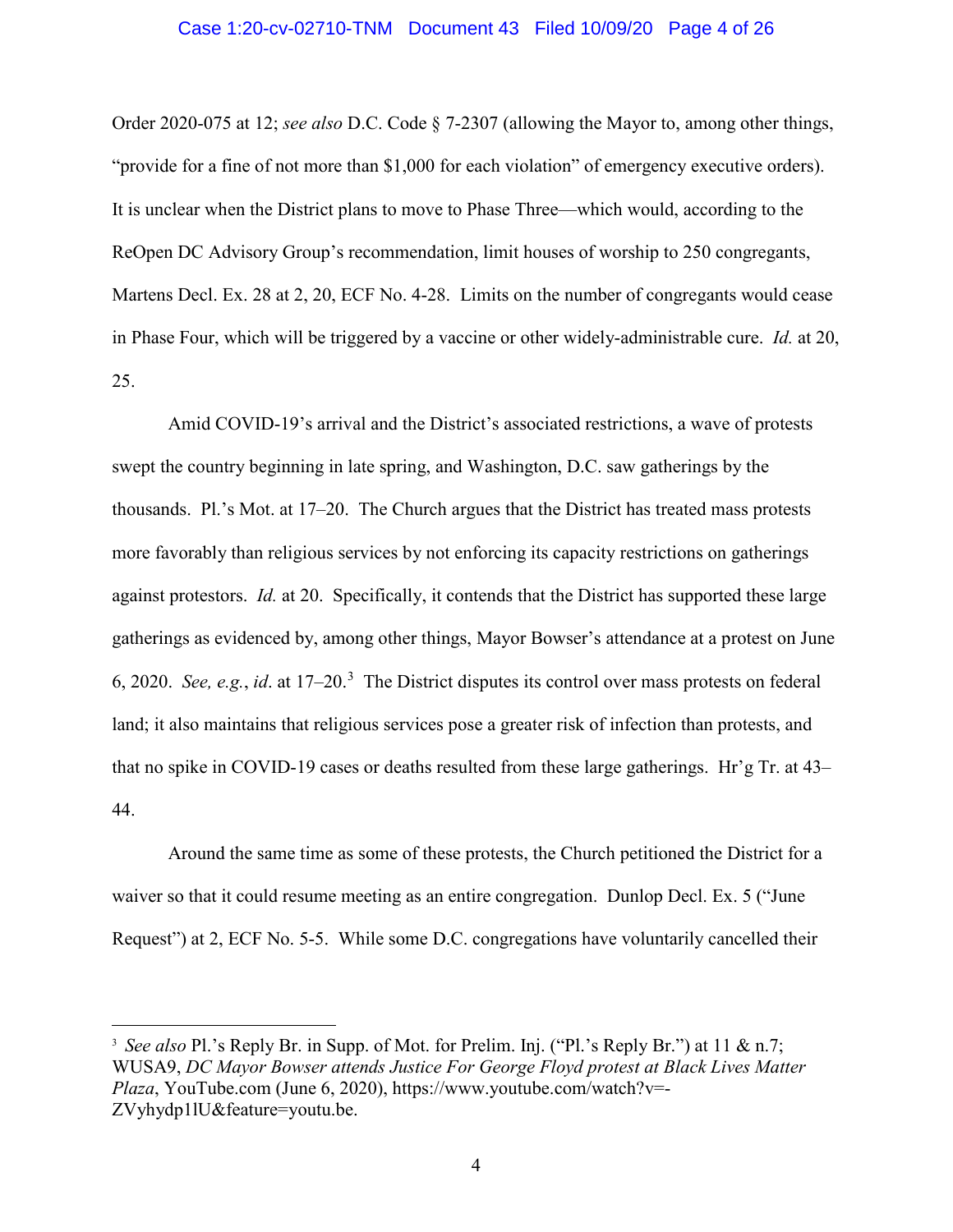#### Case 1:20-cv-02710-TNM Document 43 Filed 10/09/20 Page 5 of 26

services or moved to virtual platforms, *see, e.g.*, Defs.' Opp. at 20–21, the Church explained that, "[b]ased on [its] theological convictions, [its] ability to meet together in person as a church is of the essence of what it means to be a church," and that "if a church cannot meet in an assembly it does not exist," June Request at 2. The Church requested that the District allow it "to meet outdoors in a responsible, socially distanced manner"—meaning that it would provide for sixfoot distancing between households and require attendees to wear masks. *Id.* at 2–3.

When it did not receive an answer from the District, the Church re-applied for a waiver on September 1. Dunlop Decl. Ex. 6 ("September Request"), ECF No. 5-6. It informed the District that it had begun holding services weekly in Virginia, where outdoor services were permitted, but explained that "this has been a substantial burden on our congregation, most of whom live in the District of Columbia" and "many of whom do not own vehicles." *Id.* at 2. The Church renewed its request to meet outdoors with similar precautions in place.

The District denied the Church's waiver request on September 15. Dunlop Decl. Ex. 7, ECF No. 5-7. The denial reiterated that current restrictions limited the Church to the fewer of 50 percent capacity or 100 persons—whether indoor or outdoor—and that "[w]aivers for places of worship above that expanded capacity are not being granted at this time." *Id.* at 2. Shortly after that denial, the Church sued the District.

Along with its complaint, the Church filed a motion for a temporary restraining order, Pl.'s Mot. for TRO, ECF No. 3, which the Court converted without objection into a motion for an expedited preliminary injunction, Min. Order (Sept. 24, 2020). The Church seeks relief from the District's enforcement of its restrictions, which, as they currently stand, prevent it from physically gathering as one congregation. Pl.'s Compl. at 25, ECF No. 1. The Church contends that it is entitled to relief because it is likely to prove that the District's actions violate RFRA and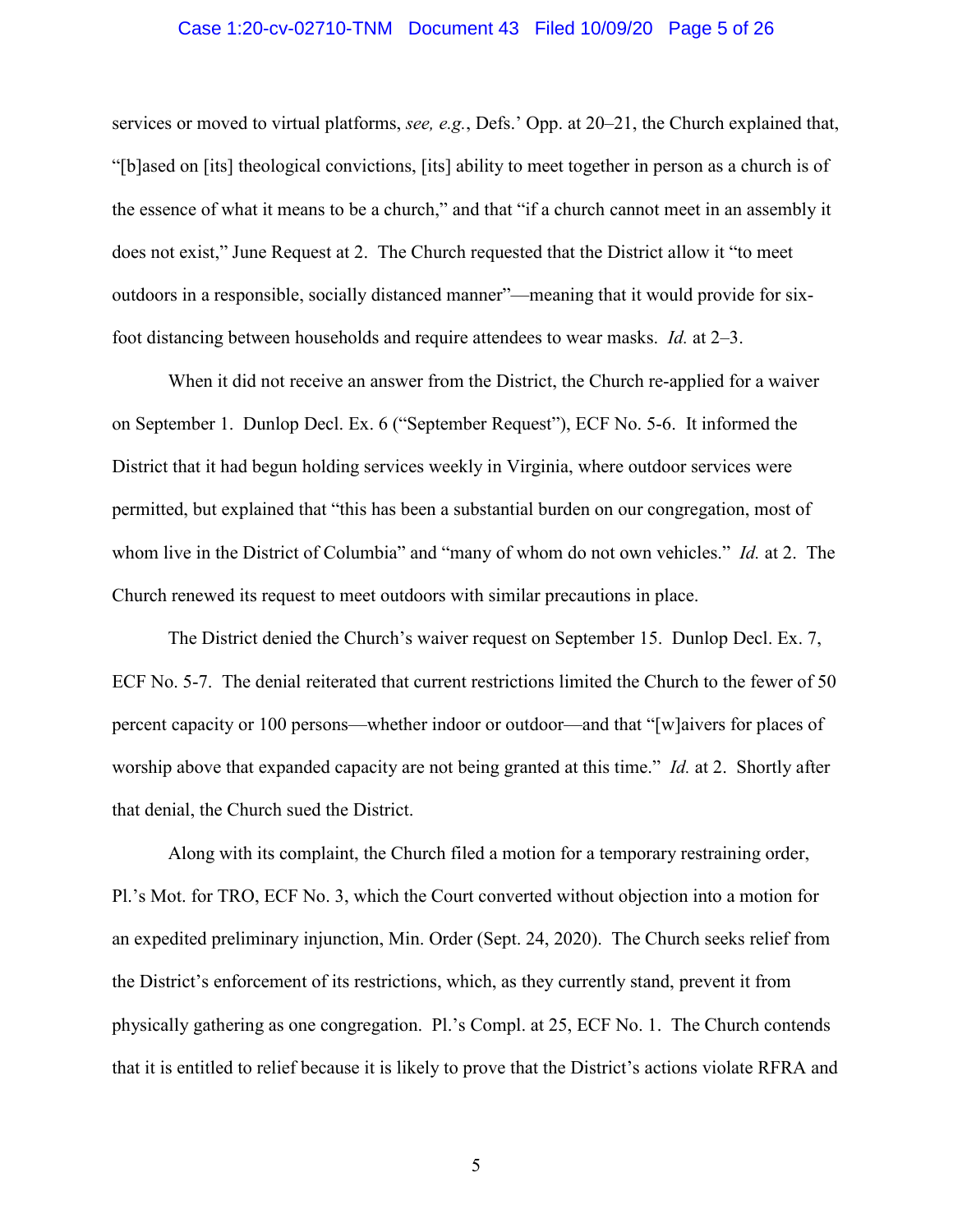# Case 1:20-cv-02710-TNM Document 43 Filed 10/09/20 Page 6 of 26

its constitutional rights, and that it will suffer irreparable harm in the meantime. Pl.'s Mot. at 34–35. It requested an evidentiary hearing and asked to call Mayor Bowser as a witness. Hr'g Tr. at 2–3. The Court denied this request. *See* LCvR 65.1(d) ("The practice in this jurisdiction is to decide preliminary injunction motions without live testimony where possible."). The District opposed the Church's request that Mayor Bowser testify and did not otherwise seek an evidentiary hearing. Hr'g Tr. at 2–3.

The Church's motion for injunctive relief is now ripe. $4$  The Court heard oral arguments from each side and has reviewed the statement of interest submitted by the United States, as well the briefs submitted by amici curiae.

# **II.**

A preliminary injunction is "an extraordinary remedy never awarded as of right," but as an exercise of discretion by a court sitting in equity. *Winter v. Nat. Res. Def. Council, Inc.*, 555 U.S. 7, 24 (2008). This remedy should be granted only if the party moving for a preliminary injunction makes a showing that four factors, taken together, warrant relief: (1) the party is likely to succeed on the merits, (2) it will likely suffer irreparable harm in the absence of preliminary relief, (3) the balance of the equities tips in its favor, and (4) an injunction serves the public interest. *League of Women Voters of the United States v. Newby*, 838 F.3d 1, 6 (D.C. Cir.  $2016$ ).<sup>[5](#page-5-1)</sup>

<span id="page-5-0"></span> $\frac{1}{4}$ <sup>4</sup> This Court has jurisdiction under the federal question statute, 28 U.S.C. § 1331.

<span id="page-5-1"></span><sup>&</sup>lt;sup>5</sup> How courts should weigh these factors against one another "remains an open question" in this Circuit. *Aamer v. Obama*, 742 F.3d 1023, 1043 (D.C. Cir. 2014); *see Dallas Safari Club v. Bernhardt*, 453 F. Supp. 3d 391, 398 (D.D.C. 2020) (tracing Circuit case law). Because the Court finds that the Church prevails on each factor, it need not wade into this debate today.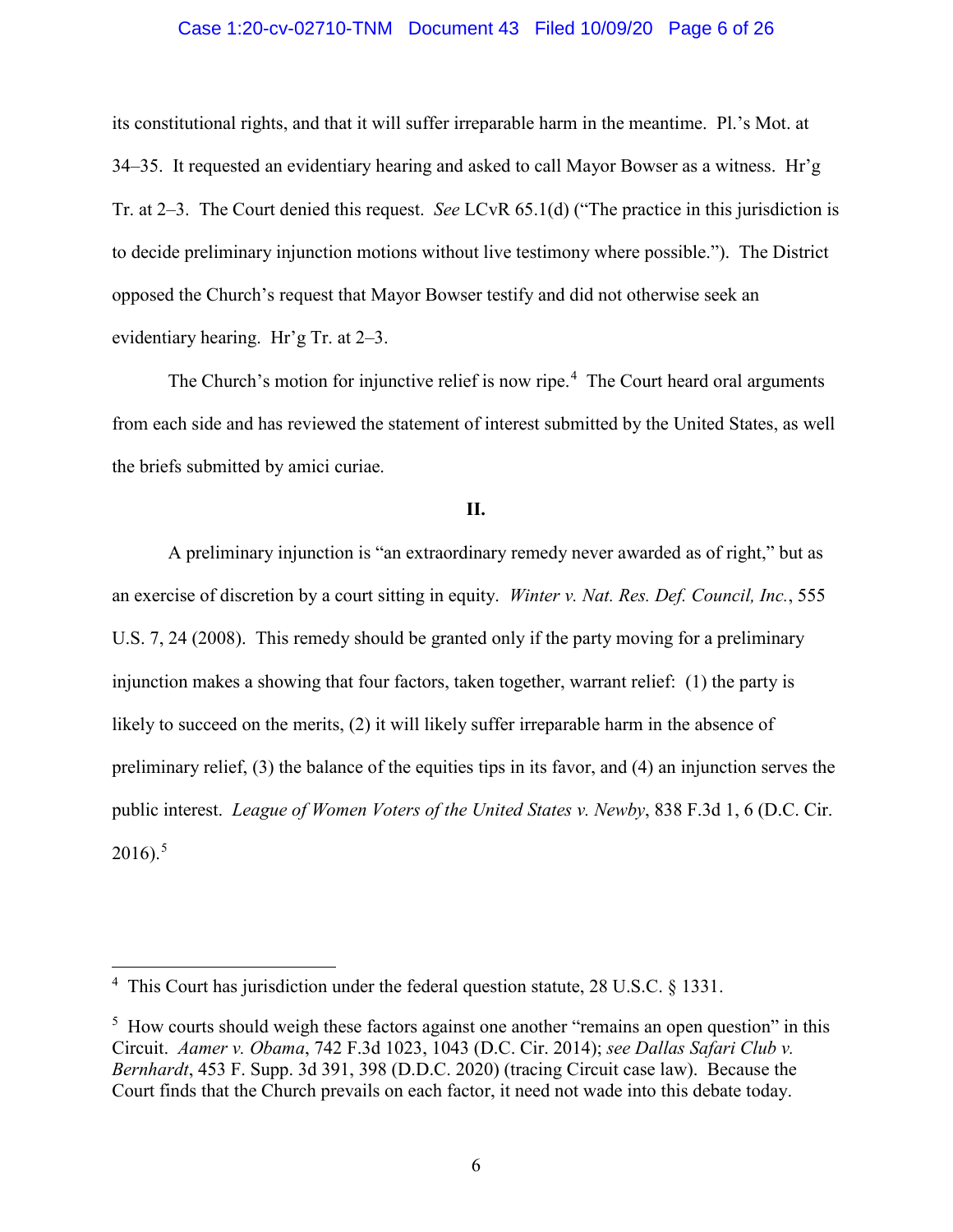#### Case 1:20-cv-02710-TNM Document 43 Filed 10/09/20 Page 7 of 26

The "primary purpose" of a preliminary injunction is "to preserve the status quo." *Aamer v. Obama*, 742 F.3d 1023, 1043 (D.C. Cir. 2014). So when the "requested injunction is mandatory—that is, its terms would alter, rather than preserve, the status quo by commanding some positive act" by the defendant—the movant must meet a higher burden. *Dallas Safari Club v. Bernhardt*, 453 F. Supp. 3d 391, 398 (D.D.C. 2020). *But see League of Women Voters*, 838 F.3d at 7 (questioning distinction between "mandatory" and "prohibitory" injunctions). Specifically, the party seeking a mandatory injunction must "show[] clearly that he or she is entitled to relief or that extreme or very serious damage will result from the denial of the injunction." *Dallas Safari Club*, 453 F. Supp. 3d at 398.

The parties here disagree over whether this heightened standard applies to the Church's proposed injunction. *See* Defs.' Opp. at 26–27 (arguing mandatory-injunction standard applies); Hr'g Tr. 15–18. (Church's counsel disputing "mandatory" characterization). The Court is inclined to agree with the Church that its proposed injunction is not mandatory because it would not command the government to act; indeed, the Church seeks to *enjoin* the District from enforcing its restrictions. But the Court need not decide whether the mandatory-injunction standard applies because a preliminary injunction would be warranted under either standard.

In general, "[a] preliminary injunction may be granted based on less formal procedures and on less extensive evidence than in a trial on the merits," although an evidentiary hearing is required where there are "genuine issues of material fact" precluding a decision on the filings. *Cobell v. Norton*, 391 F.3d 251, 261 (D.C. Cir. 2004); *cf. Shvartser v. Lekser*, 330 F. Supp. 3d 356, 361 (D.D.C. 2018) (deciding hearing was unnecessary where defendants did not request hearing or raise any "genuine issues of material fact"). That said, because preliminary injunctions are a drastic measure, "any injunction that the court issues must be carefully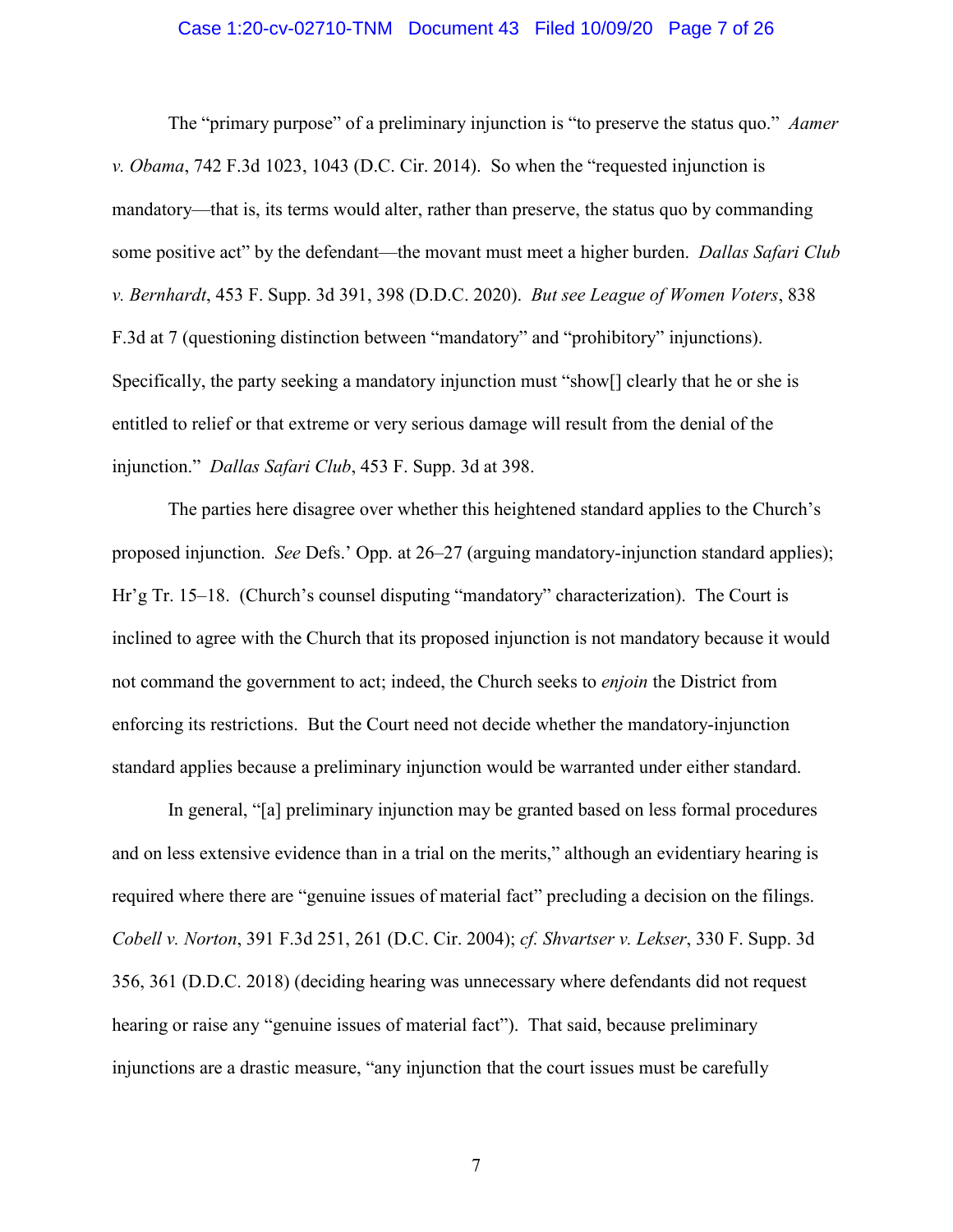# Case 1:20-cv-02710-TNM Document 43 Filed 10/09/20 Page 8 of 26

circumscribed and tailored to remedy the harm shown" by the facts. *Beacon Assocs., Inc. v. Apprio, Inc.*, 308 F. Supp. 3d 277, 284 (D.D.C. 2018) (cleaned up).

# **III.**

#### **A.**

The Church must first make a clear showing that it is likely to succeed on the merits of one or more of its claims. *League of Women Voters*, 838 F.3d at 6. The Court begins with the Church's claim under RFRA.

A near-unanimous Congress enacted the Religious Freedom Restoration Act of 1993 to bolster protections for religious liberty. *See Burwell v. Hobby Lobby Stores, Inc.*, 573 U.S. 682, 693 (2014); 42 U.S.C. § 2000bb (stating findings and purposes). Spurred by *Employment Division Department of Human Resources of Oregon v. Smith*, 494 U.S. 872 (1990), in which the Supreme Court narrowly interpreted the First Amendment's Free Exercise Clause, Congress sought to restore the pre-*Smith* legal landscape and further protect those whose religious exercise is "substantially burdened" by the government.  $42 \text{ U.S.C.}$  §  $2000 \text{bb(b)}$ . This instinct to protect religious freedom has roots that predate the Constitution. *See* James Madison*, Memorial and Remonstrance Against Religious Assessments* (June 20, 1785), *in* SELECTED WRITINGS OF JAMES MADISON 21, 22 (Ralph Ketcham ed., 2006) ("The Religion then of every man must be left to the conviction and conscience of every man; and it is the right of every man to exercise it as these may dictate.").

<span id="page-7-0"></span> $\frac{1}{6}$  Recent cases denying injunctive relief for First Amendment challenges to COVID-19-related restrictions are therefore of limited help to the District. *See, e.g.*, *S. Bay United Pentecostal Church v. Newsom*, 140 S. Ct. 1613 (2020); *Elim Romanian Pentecostal Church v. Pritzker*, 962 F.3d 341 (7th Cir. 2020).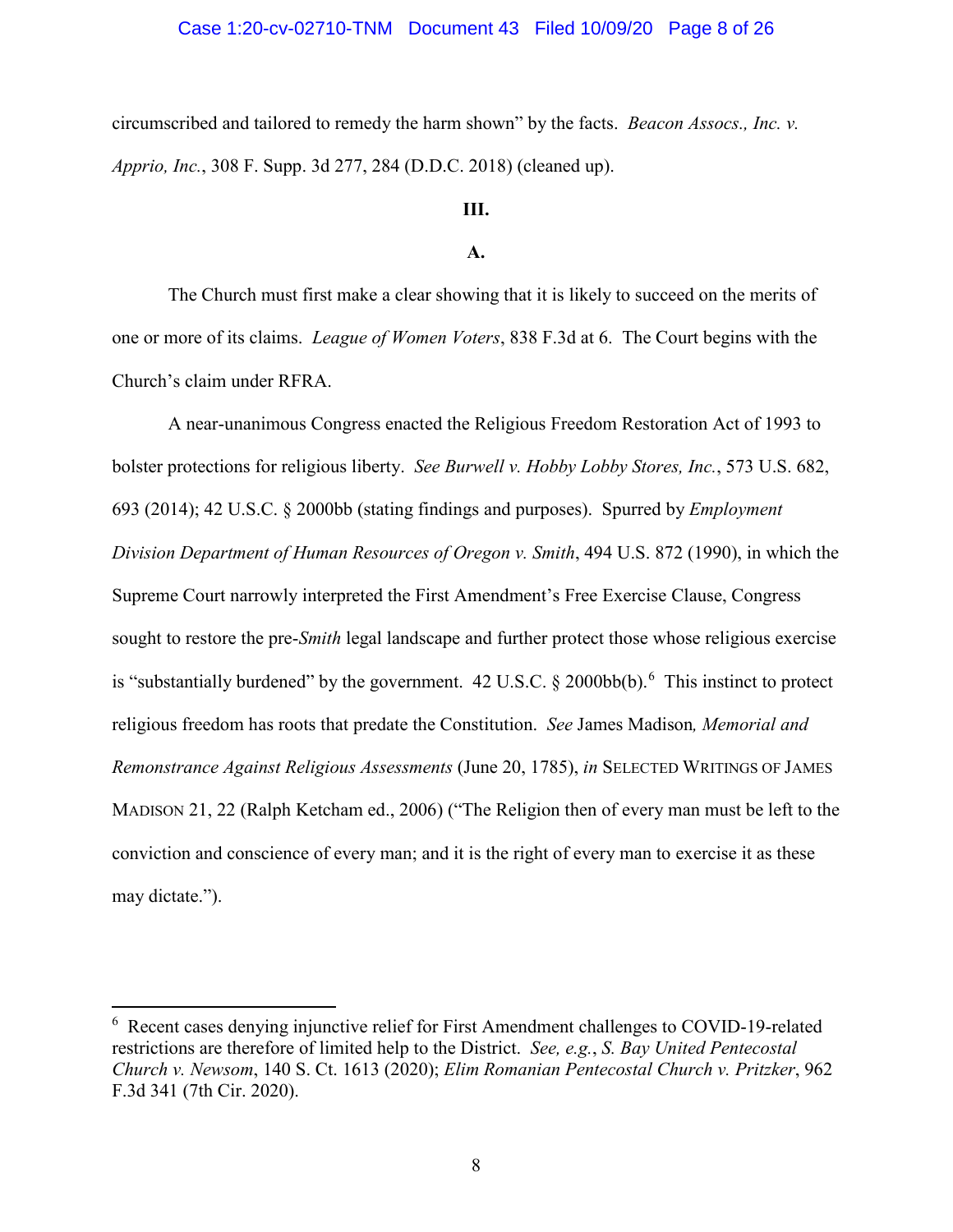# Case 1:20-cv-02710-TNM Document 43 Filed 10/09/20 Page 9 of 26

Inherent—and, indeed, explicit—in Congress's design for RFRA was a desire to allow individuals to seek judicial relief from even neutral laws. *See* 42 U.S.C. § 2000bb-1. So Congress fashioned a new statutory framework. RFRA provides that the government may not "substantially burden" a person's exercise of religion, "even if the burden results from a rule of general applicability." *Id.* § 2000bb–1(a). "The only exception recognized by the statute requires the government to satisfy the compelling interest test," that is, "to demonstrate that application of the burden to the person—(1) is in furtherance of a compelling governmental interest; and (2) is the least restrictive means of furthering that compelling governmental interest." *Gonzales v. O Centro Espirita Beneficente Uniao do Vegetal*, 546 U.S. 418, 423  $(2006)$  (quoting 42 U.S.C. § 2000bb–1(b)) (cleaned up). The term "demonstrates" means "meet[ing] the burdens of going forward with the evidence and of persuasion." *Id.* at 428. As a covered entity under the statute, the District of Columbia and its officials must comply with RFRA. *See* 42 U.S.C. § 2000bb-2.[7](#page-8-0)

# **1.**

To benefit from RFRA's protections, the Church must first show a substantial burden on its religious exercise.<sup>[8](#page-8-1)</sup> Only once that substantial burden has been established will the onus then shift to the government to show that the law or regulation at issue is the least restrictive means to further a compelling interest. *Id.* § 2000bb–1(b). RFRA defines "religious exercise" to include

<span id="page-8-0"></span> <sup>7</sup>  $^7$  As originally enacted, RFRA applied to states as well as the federal government. But in *City of Boerne v. Flores*, 521 U.S. 507 (1997), the Supreme Court held that the statute's application to the states was beyond Congress' legislative authority under the Fourteenth Amendment. *Id.* at 536. RFRA continues to bind the District. *See Potter v. District of Columbia.*, 558 F.3d 542, 546 (D.C. Cir. 2009).

<span id="page-8-1"></span><sup>&</sup>lt;sup>8</sup> Although RFRA speaks of a "person's" exercise of religion, the Supreme Court has confirmed that RFRA protections extend to entities such as churches, nonprofit organizations, and closely held corporations. *See Hobby Lobby*, 573 U.S. at 707–08.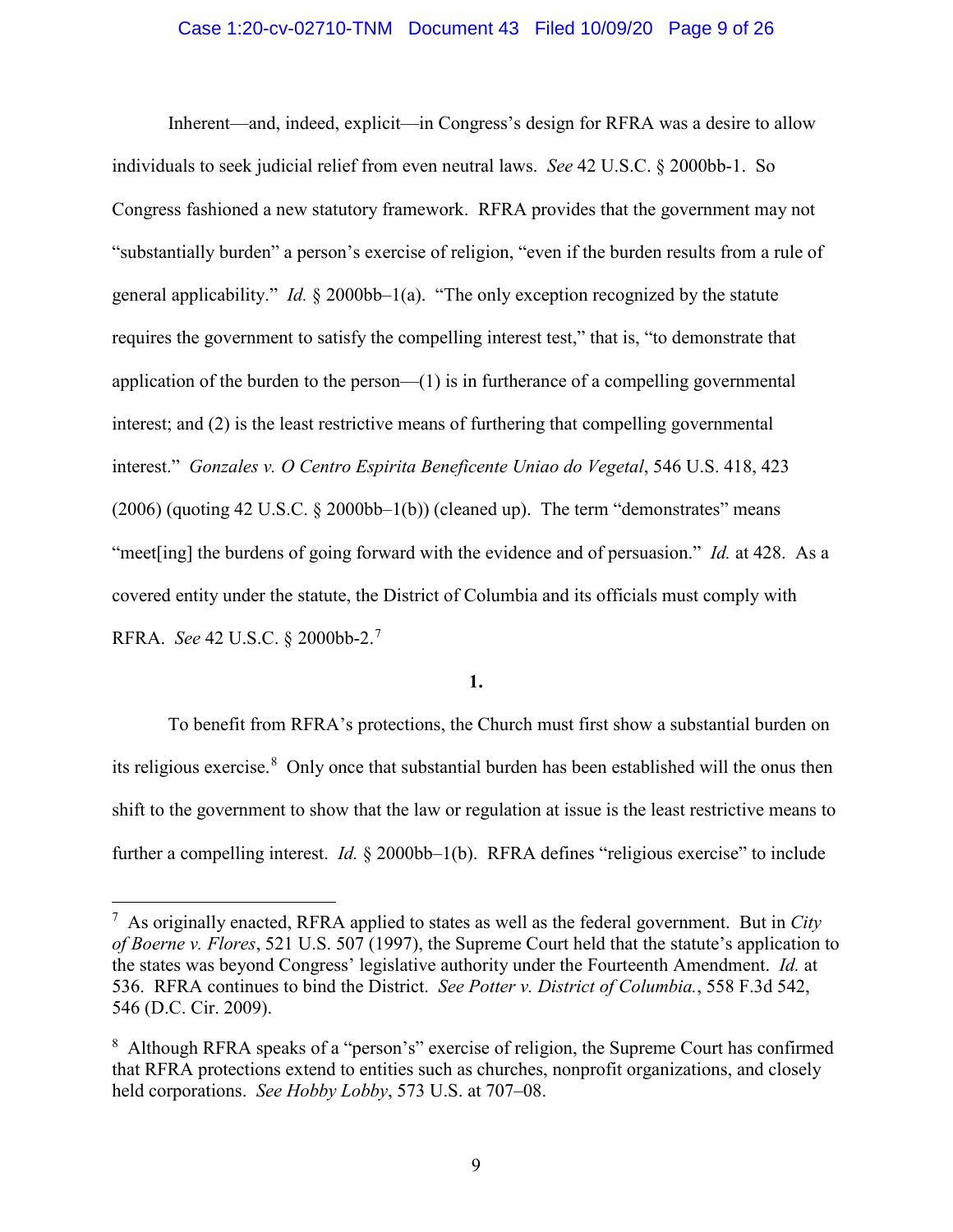# Case 1:20-cv-02710-TNM Document 43 Filed 10/09/20 Page 10 of 26

"any exercise of religion, whether or not compelled by, or central to, a system of religious belief." *Id.* §§ 2000bb–2(4), 2000cc–5(7). A litigant's claimed beliefs "must be sincere and the practice[] at issue must be of a religious nature." *Levitan v. Ashcroft*, 281 F.3d 1313, 1320 (D.C. Cir. 2002). But because the burdened practice need not be strictly compelled by the religious tradition at issue to merit protection, courts "focus not on the centrality of the particular activity to the adherent's religion but rather on whether the adherent's sincere religious exercise is substantially burdened." *Kaemmerling v. Lappin*, 553 F.3d 669, 678 (D.C. Cir. 2008). A "substantial burden" exists when government action rises above *de minimis* inconveniences and puts "substantial pressure on an adherent to modify his behavior and to violate his beliefs." *Id.*

The Church believes that its congregation must meet in person each Sunday to worship together. Dunlop Decl. at 1. The Church traces its commitment in part to "the scriptural exhortation that adherents should 'not forsak[e] the assembling of ourselves together.'" Pl.'s Mot. at 10 (citing Hebrews 10:25 (KJV)). In a 2012 book, the Church's Senior Pastor, Dr. Mark Dever, wrote that a "biblically ordered church regularly gathers the whole congregation" because without regularly meeting together, it ceases to be a "biblically ordered church." Dunlop Decl. Ex. 3 at 6, ECF No. 5-3. This conviction echoes the Twelve Tribes of Israel gathering together to worship, *see, e.g.*, 2 Kings 23:1–3 (KJV), and St. Paul's admonition that the church is "the body of Christ," 1 Corinthians 12:27 (KJV).

The sincerity of this belief is evident in the Church's pre-COVID-19 practices: Unlike many other houses of worship, the Church resisted holding multiple worship services on Sundays, even as attendance approached 1,000 congregants. Dunlop Decl. at 1. The Church contends that its religious exercise is substantially burdened by the District limiting all worship services to no more than 100 people—no matter if they are outdoors, wearing masks, and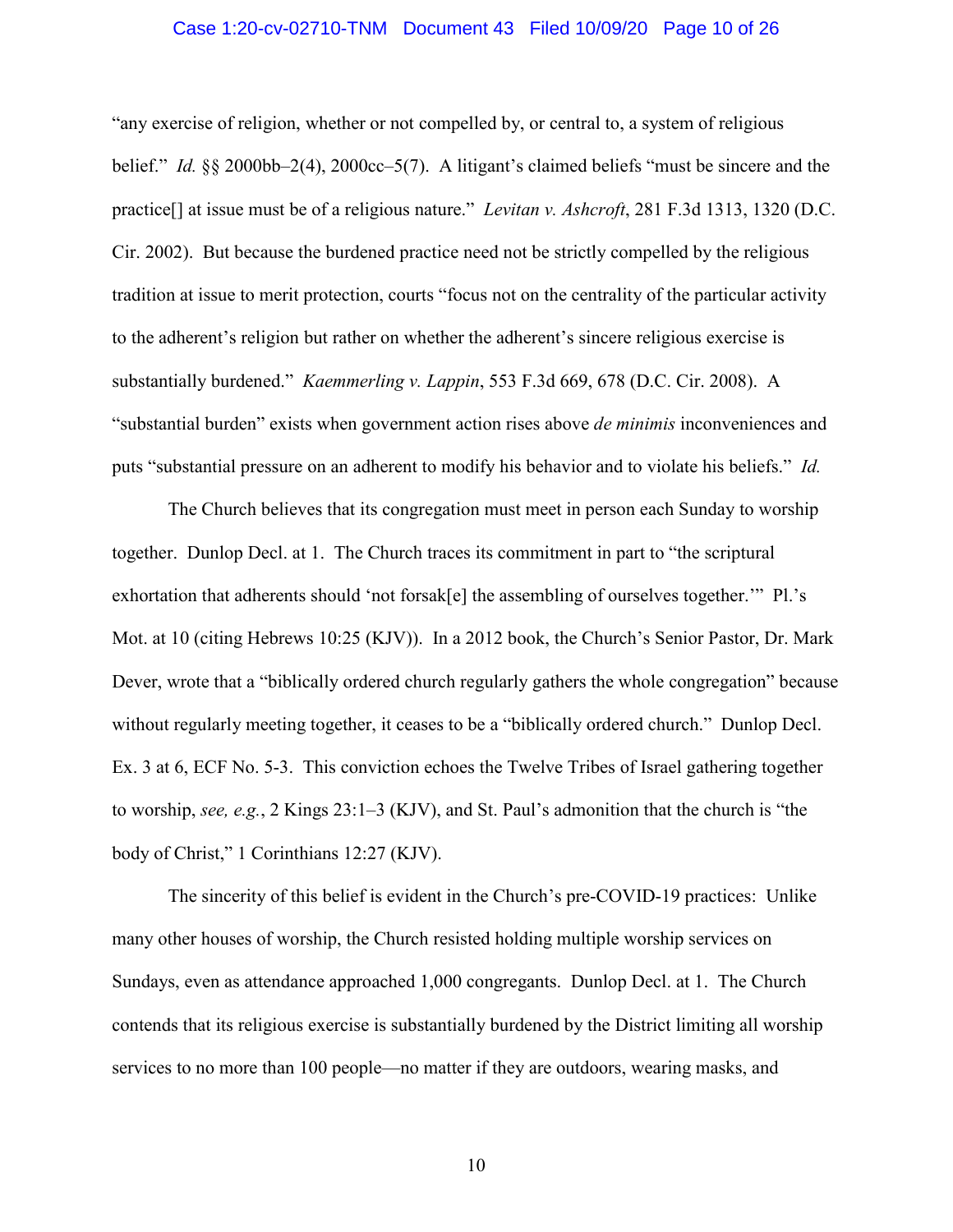# Case 1:20-cv-02710-TNM Document 43 Filed 10/09/20 Page 11 of 26

socially distanced—as this has prevented the Church from meeting at all as a congregation since March. *Id.* at 2. Should it choose to contravene the District's restrictions, the Church risks incurring civil and administrative penalties, *see* Mayor's Order 2020-075 at 12, including fines of \$1,000 per violation, D.C. Code § 7-2307.

For its part, the District does not dispute the sincerity of the Church's belief that its members must gather together in person for worship. Defs.' Opp. at 46. Rather, it maintains that the Church has nonetheless failed to prove that the District's restrictions have substantially burdened the Church's religious exercise—particularly where there are other "methods" of worship available. *Id.* at 45. The District proposes that under its current restrictions the Church could "hold multiple services, host a drive-in service, or broadcast the service online or over the radio," as other faith communities in the District have done. *Id.* at 46.

But the District misses the point. It ignores the Church's sincerely held (and undisputed) belief about the theological importance of gathering in person as a full congregation. The "substantial burden inquiry asks whether the government has substantially burdened religious exercise . . . not whether [the Church] is able to engage in other forms of religious exercise." *Holt v. Hobbs*, 574 U.S. 352, 361–62 (2015). The District may think that its proposed alternatives are sensible substitutes. And for many churches they may be. But "it is not for [the District] to say that [the Church's] religious beliefs" about the need to meet together as one corporal body "are mistaken or insubstantial." *Hobby Lobby*, 573 U.S at 725; *see also On Fire Christian Ctr., Inc. v. Fischer*, 453 F. Supp. 3d 901, 911 (W.D. Ky. 2020) (holding that it is "not the role of a court to tell religious believers what is and isn't important to their religion, so long as their belief in the religious importance is sincere"). It is for the Church, not the District or this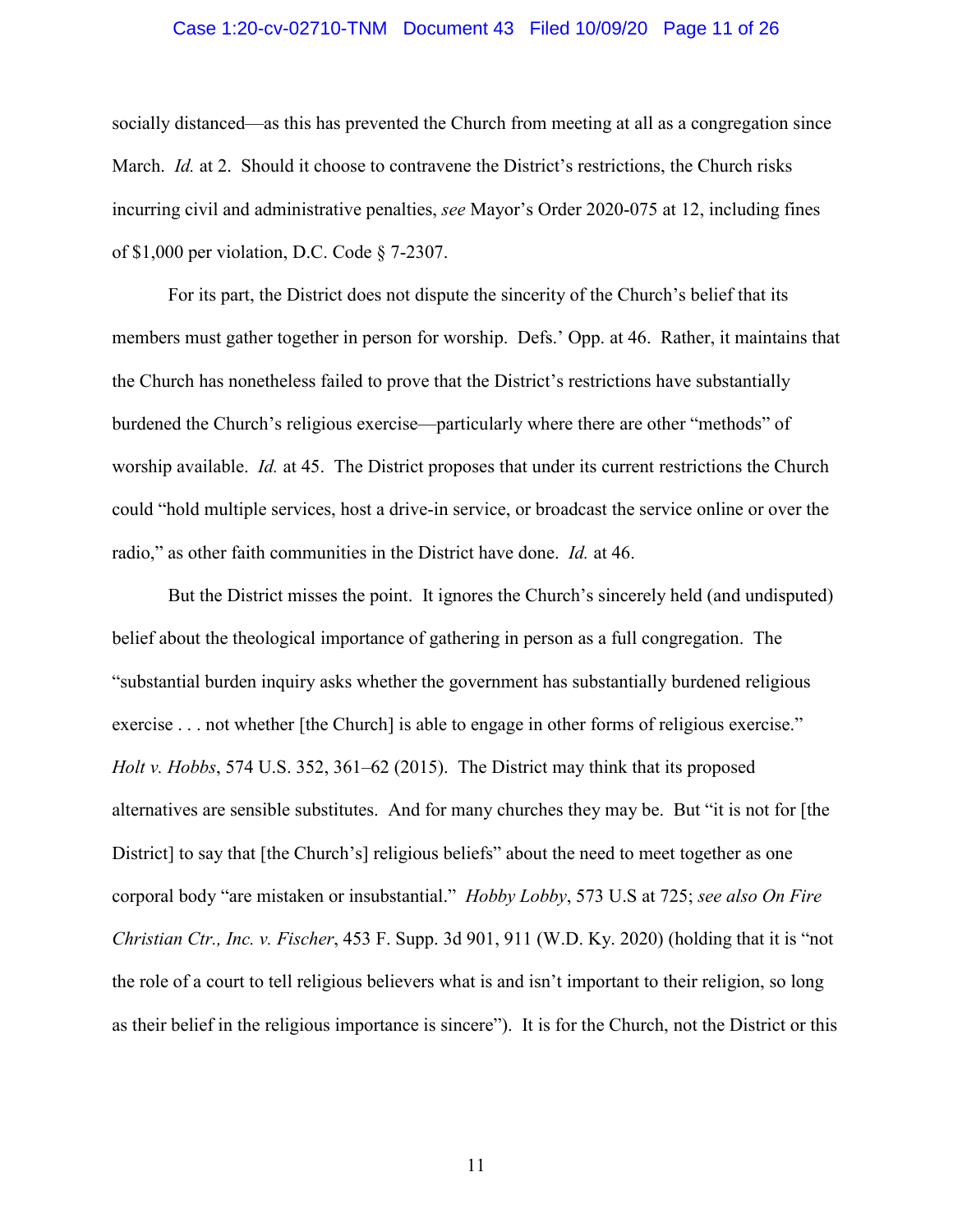## Case 1:20-cv-02710-TNM Document 43 Filed 10/09/20 Page 12 of 26

Court, to define for itself the meaning of "not forsaking the assembling of ourselves together." Hebrews 10:25.

Nor should the Court weigh the relative burden to the Church by looking to how easily other religious groups with distinct beliefs have voluntarily changed their worship to accommodate the District's restrictions. The "question that RFRA presents" is whether the challenged action "imposes a substantial burden on the ability of the objecting parties to conduct business in accordance with *their religious beliefs*." *Hobby Lobby*, 573 U.S. at 724 (emphasis in original). The District's restrictions surely have: The 100-person limit on worship services has prevented the Church from meeting as a complete congregation, as its faith requires, since March. The restrictions have thus "substantial [ly] pressure [d]" the Church to "modify [its] behavior and to violate [its] beliefs." *Kaemmerling*, 553 F.3d at 678. That the Church may continue to hold services outdoors in Northern Virginia is no consolation; the government cannot defeat a RFRA claim merely by telling citizens to go practice their religion in another jurisdiction. *Cf. W. Presbyterian Church v. Bd. of Zoning Adjustment of D.C.*, 849 F. Supp. 77, 78–79 (D.D.C. 1994) (finding RFRA barred city from denying church permit to continue feeding the homeless on church property even though it could obtain permit to operate its charity program elsewhere).

The District cites several cases in which the D.C. Circuit held that government restrictions did not impose a substantial burden under RFRA, but they only underscore the importance of focusing on how government action affects religious exercise. In *Henderson v. Kennedy*, the Court denied a RFRA claim when the plaintiffs challenged a regulation prohibiting them from selling t-shirts on the National Mall. 253 F.3d 12, 16 (D.C. Cir. 2001). The plaintiffs' "declarations d[id] not suggest that their religious beliefs demand that they sell t-shirts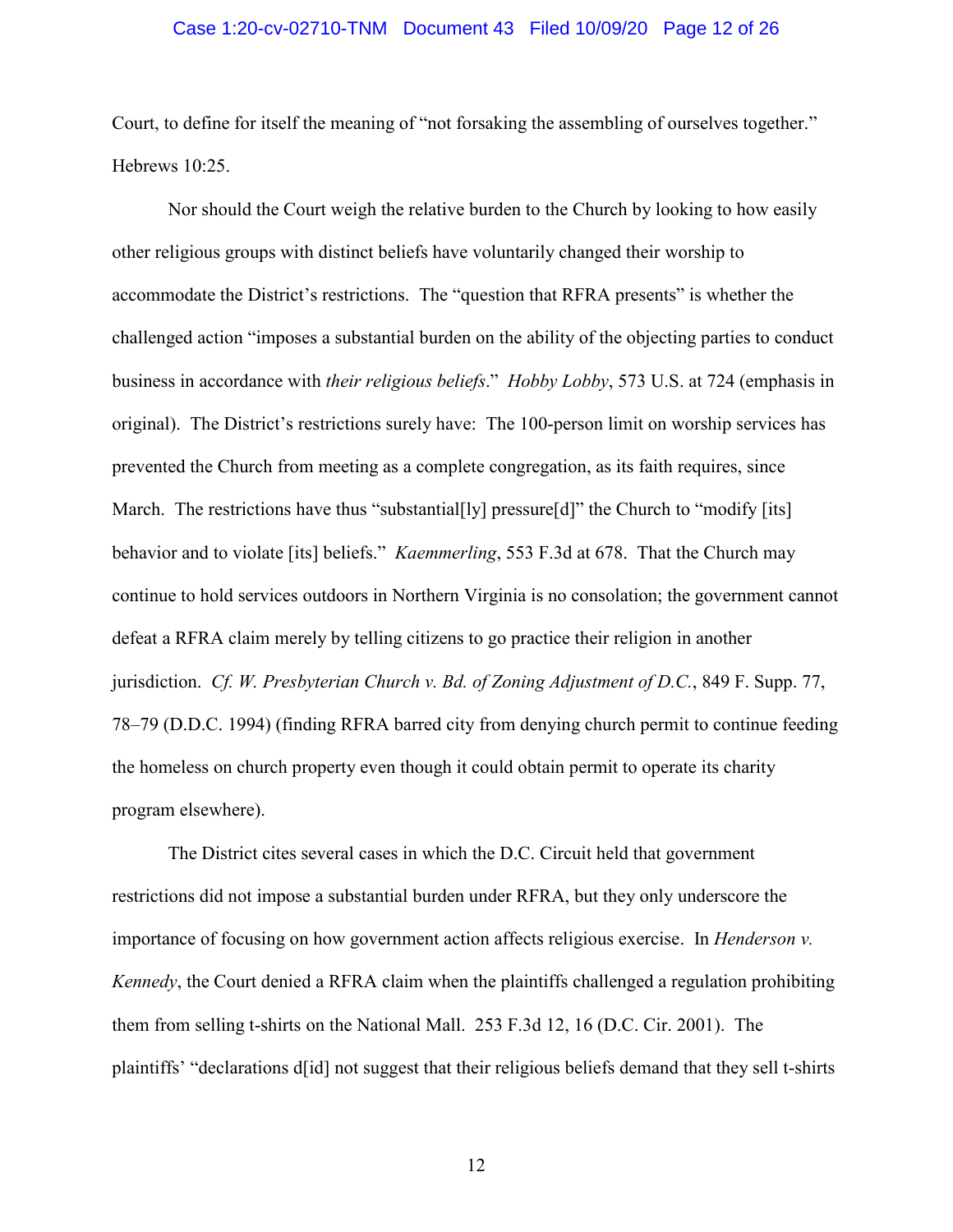# Case 1:20-cv-02710-TNM Document 43 Filed 10/09/20 Page 13 of 26

in every place human beings occupy or congregate," nor specifically at the National Mall. *Id.* The Court determined that there was no substantial burden on the plaintiffs' high-level, yet sincere, commitment to preaching their religious message "by all available means," when an infinite number of means remained unencumbered. *Id.* The plaintiffs' sincerely held religious belief—spreading the message of the Gospel to others—could still be exercised. Not so for the Church, whose convictions mandate meeting together in person as a full congregation. That belief cannot be legally exercised here so long as the District's restrictions remains in place.

Or take *Mahoney v. Doe*, in which the D.C. Circuit rejected the plaintiff's challenge under RFRA to an ordinance prohibiting the defacement of the street in front of the White House. 642 F.3d 1112, 1120–22 (D.C. Cir. 2011). The court noted that "chalk art" was "only part of [the plaintiff's] public prayer vigils, demonstrations, protests and rallies," and the government did not force the plaintiff "to engage in conduct that [his] religion forbids" or prevent him "from engaging in conduct [his] religion requires." *Id.* at 1121. The plaintiff thus did not establish a belief specific to the activity that the challenged regulations would burden. In contrast, the Church faces "civil and administrative penalties" if it physically meets as one congregation in the city. Mayor's Order 2020-075 at 12.

The District has not, as it contends, banned merely one "method of worship," but instead has foreclosed the Church's *only* method to exercise its belief in meeting together as a congregation, as its faith requires. Given the District's restrictions, the Church now must choose between violating the law or violating its religious convictions. This constitutes a substantial burden under RFRA.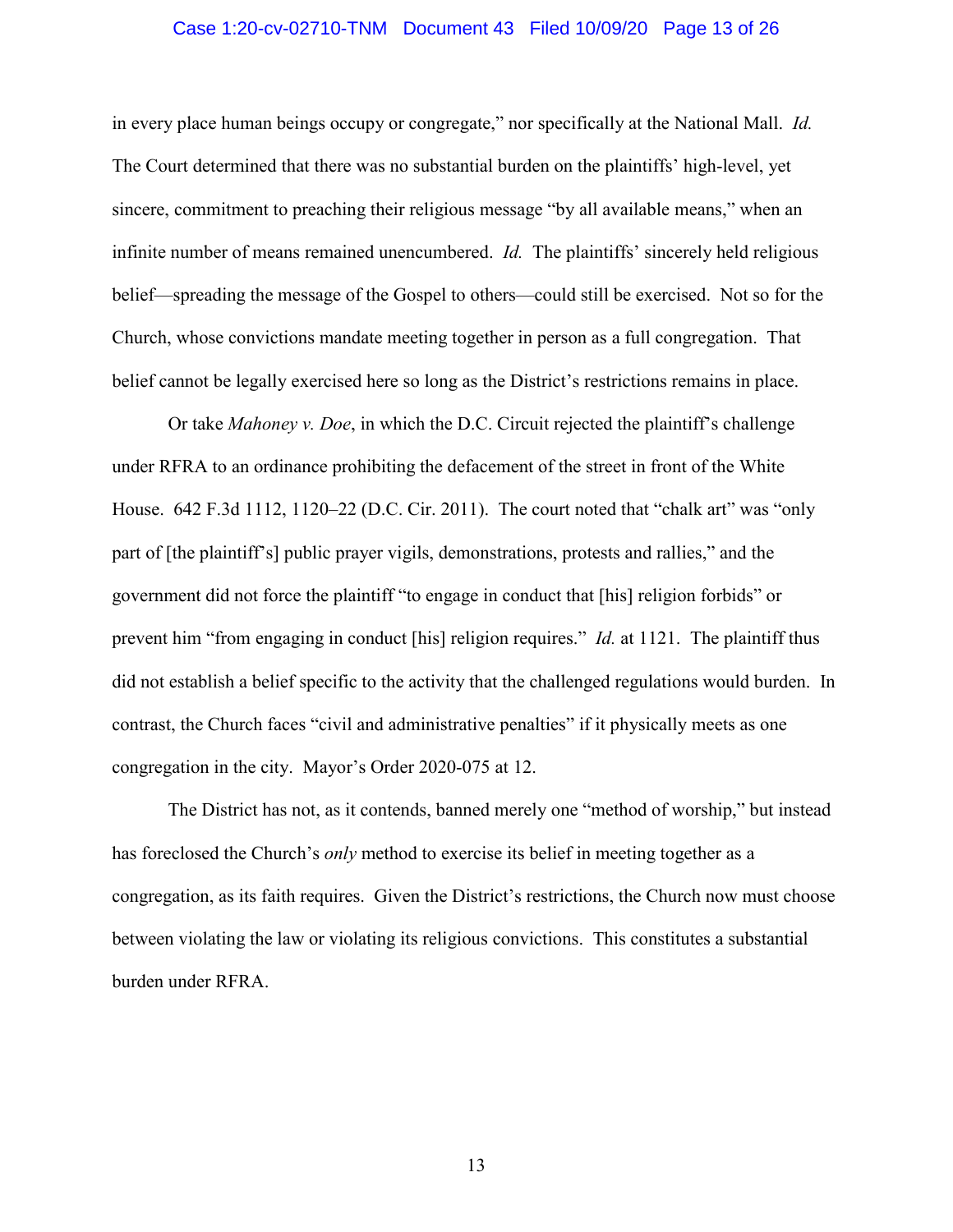**2.**

Because the Church has shown that the District's restrictions substantially burden its religious exercise, the onus shifts to the District to prove with admissible evidence that applying its restrictions to the Church "(1) is in furtherance of a compelling governmental interest; and (2) is the least restrictive means of furthering that compelling governmental interest." 42 U.S.C. § 2000bb–1(b); *O Centro*, 546 U.S. at 430–31.

The Court must look "beyond broadly formulated interests justifying the general applicability of government mandates and scrutinize[] the asserted harms of granting specific exemptions" to this Church in particular. *Id.* at 431. This standard is "exceptionally demanding." *Hobby Lobby*, 573 U.S. at 728. It requires the District to show that "no alternative forms of regulation would accomplish the compelling interest without infringing religious exercise rights." *Kaemmerling*, 553 F.3d at 684 (cleaned up). In facing this strict scrutiny, the burden remains on the District, even as the Church moves for a preliminary injunction. *O Centro*, 546 U.S. at 429 (noting that burdens at preliminary injunction stage track those at trial).

At the outset, the District urges that *Jacobson v. Massachusetts*, 197 U.S. 11 (1905), relaxes the heavy burden that would normally fall on it. *Jacobson* counseled that "under the pressure of great dangers"—a recent smallpox outbreak—constitutional rights may be reasonably restricted "as the safety of the general public may demand." *Id.* at 29. Courts have recently invoked *Jacobson* when assessing whether governmental measures in response to the COVID-19 pandemic infringe on individual rights and liberties. *See*, *e.g.*, *In re Abbott*, 954 F.3d 772, 778 (5th Cir. 2020); *Elim Romanian Pentecostal Church v. Pritzker*, 962 F.3d 341, 347 (7th Cir. 2020). But there are reasons to think that *Jacobson* is not an appropriate lodestar here.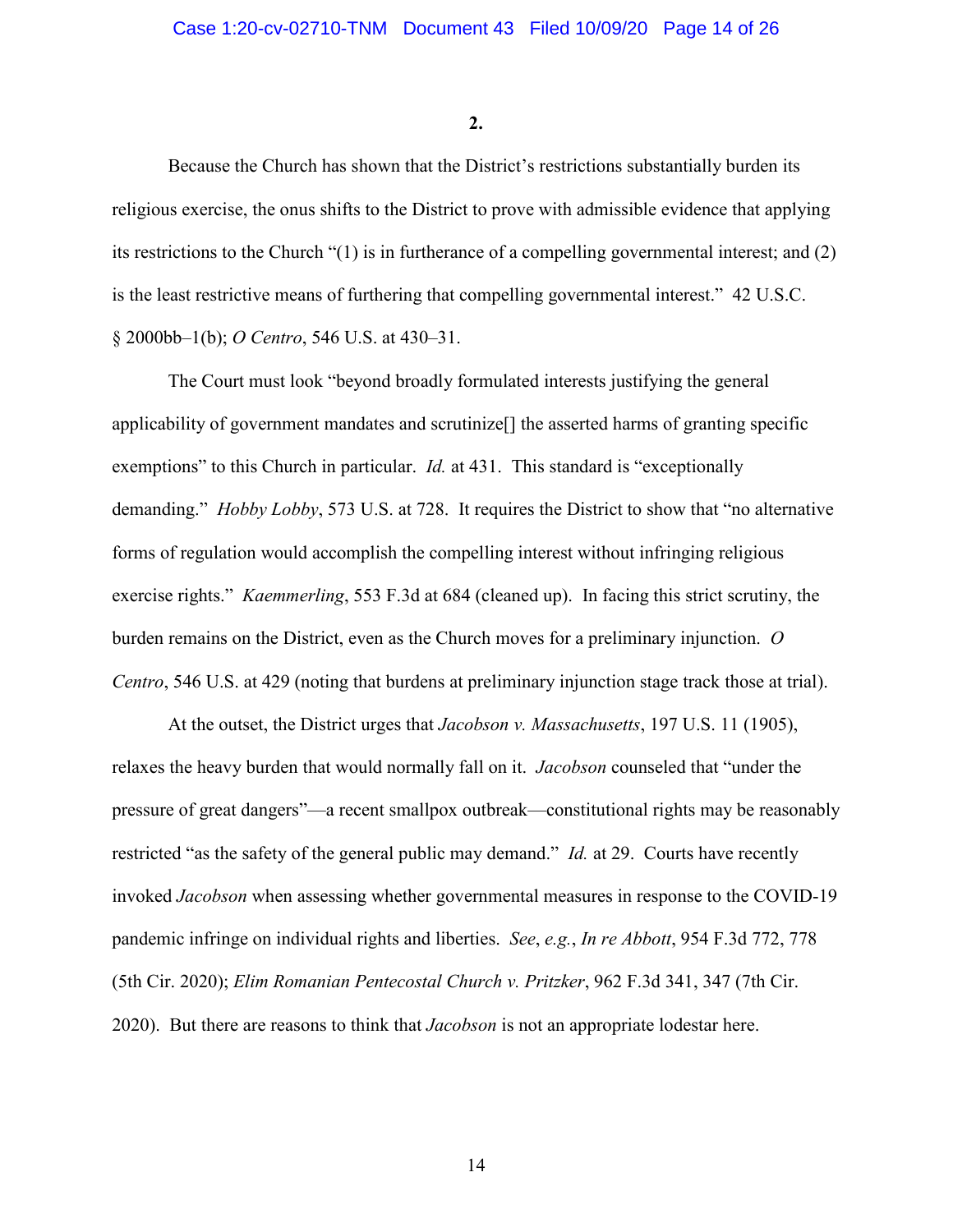# Case 1:20-cv-02710-TNM Document 43 Filed 10/09/20 Page 15 of 26

*First*, *Jacobson* addressed whether a state law mandating vaccination violated an individual's Fourteenth Amendment substantive due process "right to care for his own body and health in such way as to him seems best." 197 U.S. at 26. The unique array of claims before the *Jacobson* Court—such as that the regulation violated the preamble and spirit of the Constitution—included none under the First Amendment. It may very well be that it "is a considerable stretch to read [*Jacobson*] as establishing the test to be applied when statewide measures of indefinite duration are challenged under the First Amendment or other provisions not at issue in that case." *Calvary Chapel Dayton Valley v. Sisolak*, 140 S. Ct. 2603, 2608  $(2020)$  (Mem.) (Alito, J., dissenting).<sup>[9](#page-14-0)</sup>

*Second*, woven into *Jacobson* is the recognition that at the time the plaintiff refused the vaccination, smallpox was "prevalent and increasing" in the area and posed an acute risk to public health. 197 U.S. at 28. And we know the feeling: Much of this city and country have faced similar public health risks recently or are facing them currently. In such circumstances, judicial scrutiny may recede to its lowest ebb, leaving room for an energetic response by the political branches to the many uncertainties accompanying the onset of a public health crisis. But when a crisis stops being temporary, and as days and weeks turn to months and years, the slack in the leash eventually runs out. "While the law may take periodic naps during a

<span id="page-14-0"></span><sup>&</sup>lt;sup>-</sup> <sup>9</sup> To the extent that the District argues that the Supreme Court "rejected" one or more parts of Justice Alito's dissent in *Calvary Chapel*, it is mistaken on the meaning of the Supreme Court's denial of emergency relief. Such denials are not "decision[s] on the merits of the underlying legal issues." *Ind. State Police Pension Tr. v. Chrysler LLC*, 556 U.S. 960, 960 (2009). For instance, the Court may deny relief based merely on the lack of a reasonable probability that at least four Justices will consider the issue sufficiently meritorious to later grant certiorari. So other Justices, and even a majority of the Court, may very well have agreed with Justice Alito's suspicion of *Jacobson* and its application to the issues facing the Court. The Court's mere denial of relief should not be read as indicative of its views on the merits.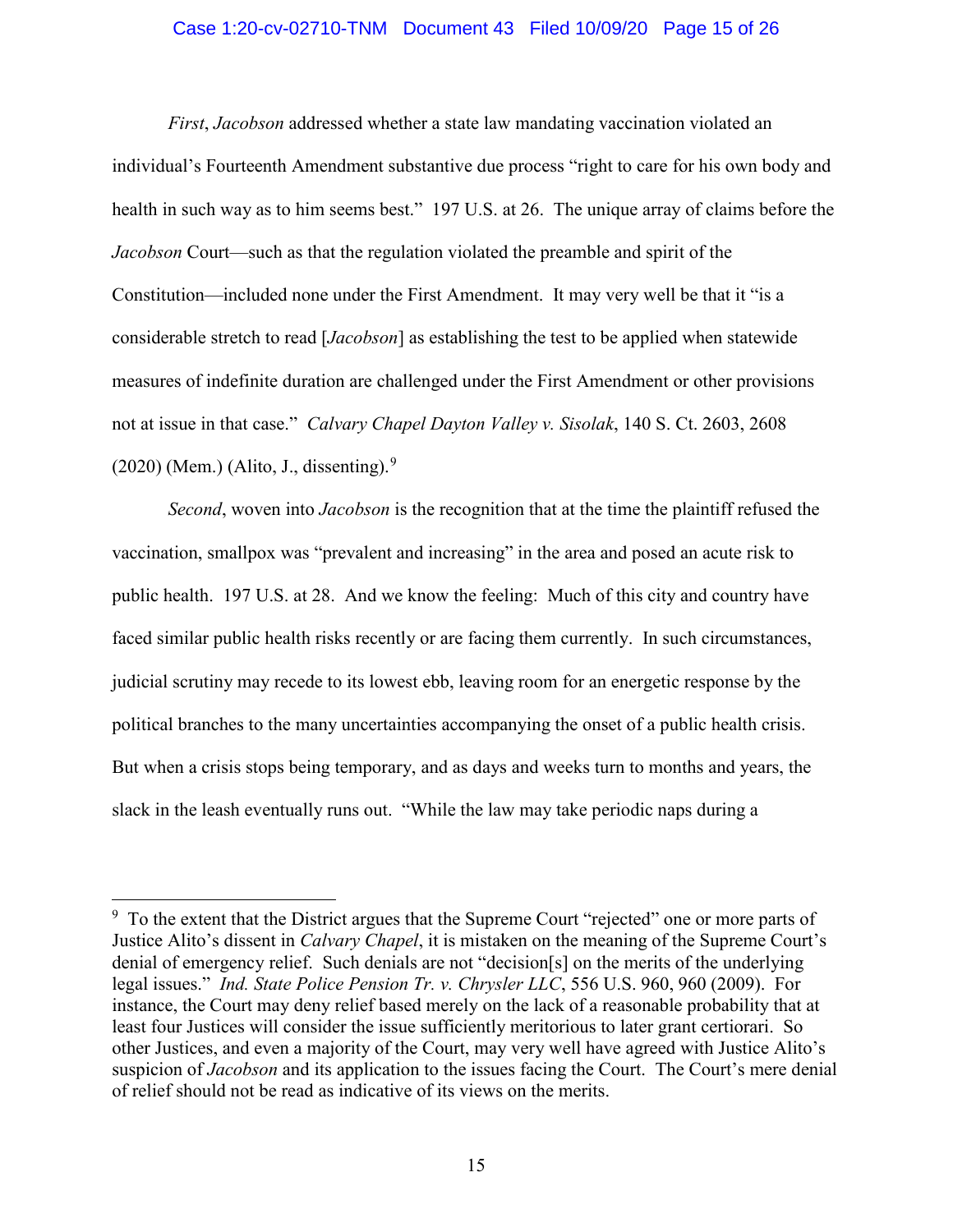# Case 1:20-cv-02710-TNM Document 43 Filed 10/09/20 Page 16 of 26

pandemic, we will not let it sleep through one." *Roberts v. Neace*, 958 F.3d 409, 414–15 (6th Cir. 2020) (per curiam).

*Third*, and most importantly, the District articulates no reason why *Jacobson*'s framework applies when assessing a RFRA claim. The District cites no cases in which a court has applied *Jacobson*'s relaxed standard instead of the strict scrutiny test detailed in the statute. *See* 42 U.S.C. § 2000bb–1(b).<sup>10</sup> And recall that RFRA "did more than merely restore the balancing test used in the [pre-*Smith*] line of cases; it provided even broader protection for religious liberty than was available under those decisions." *Hobby Lobby*, 573 U.S. at 695 n.3. Congress incorporated a specific burden-shifting framework into RFRA. Courts must respect that decision and dutifully apply its scheme.

Under RFRA, the District must prove a compelling interest in banning the specific

religious practice at issue: Gathering for religious worship outdoors while wearing masks and

<span id="page-15-0"></span> <sup>10</sup> At the hearing, counsel for the District listed three cases that cite *Jacobson*. But none of these cases *apply* reasoning from *Jacobson* to override the clear burden-shifting scheme detailed in RFRA, as the District urges here. In *American Life League, Inc. v. Reno*, 47 F.3d 642 (4th Cir. 1995), the Fourth Circuit listed cases in which the Supreme Court has identified compelling government interests, as well as characterized *Jacobson* as a case where the Court "discuss[ed] fundamental 'liberty' interests" and "found the public health and safety interest decisive in upholding mandatory vaccination." *Id.* at 655–56 and n.7. This is unremarkable. No one denies that public health and safety *may* serve as compelling interests in challenges under the First Amendment or RFRA. The Fourth Circuit did not rely on *Jacobson* for anything more, especially not relieving the government of its compelling interest burden. *Id.* at 656. Counsel next pointed to *Cassell v. Snyders*, No. 20-C-50153, 2020 WL 2112374 (N.D. Ill. May 3, 2020). This case is of little help as it analyzed claims under the First Amendment and Illinois's RFRA, not the federal statute passed by Congress and at issue here. More, although *Cassell* read *Jacobson* as holding that "[d]uring an epidemic . . . the traditional tiers of constitutional scrutiny do not apply," *id*. at \*6, this altered the court's analysis of only the Free Exercise claim, *see id*. at \*7 (stating that "because the current crisis implicates *Jacobson* . . . Plaintiffs have a less than negligible chance of prevailing on their constitutional claim"). The court later analyzed the Illinois RFRA claim separately, without reference to *Jacobson*. Counsel's third case was *Illinois Republican Party v. Pritzker*, No. 20-C-3489, 2020 WL 3604106 (N.D. Ill. July 2, 2020), a case with no claims under RFRA and no relevance here.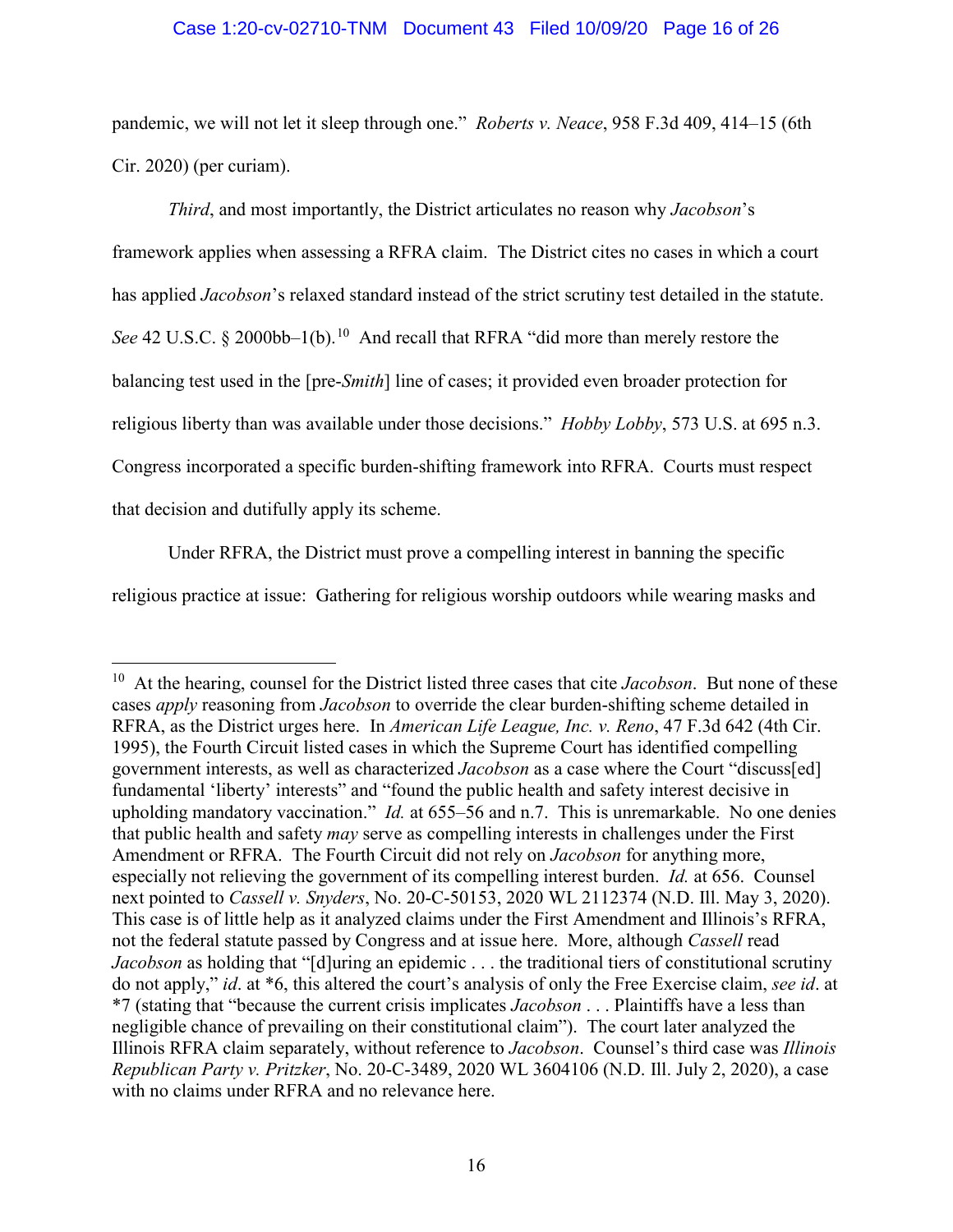# Case 1:20-cv-02710-TNM Document 43 Filed 10/09/20 Page 17 of 26

socially distancing. As the Sixth Circuit recently explained when enjoining similar restrictions based on Kentucky's RFRA statute: "The likelihood-of-success inquiry instead turns on whether [the] orders were 'the least restrictive means' of achieving these public health interests. Ky. Rev. Stat. § 446.350. That's a difficult hill to climb, and it was never meant to be anything less." *Maryville Baptist Church, Inc. v. Beshear*, 957 F.3d 610, 613 (6th Cir. 2020) (citing *Barr v. City of Sinton*, 295 S.W.3d 287, 289 (Tex. 2009); *Holt*, 574 U.S. at 364).

The District cannot rely on its generalized interests in protecting public health or combating the COVID-19 pandemic, critical though they may be. Rather, RFRA requires the District to "demonstrate that the compelling interest test is satisfied through application of the challenged law 'to the person'—the particular claimant whose sincere exercise of religion is being substantially burdened." *O Centro*, 546 U.S. at 430–31. The District has failed to meet its burden at this stage, as it presented little to no evidence that it has a compelling interest in applying its restrictions to ban the type of services that the Church wishes to hold.<sup>[11](#page-16-0)</sup> And some of the scant evidence that does appear in the record cuts against the District's arguments.

Consider the District's response to mass protests over the past year, which included thousands of citizens marching through the streets of the city, including along streets that the District closed specifically for that purpose. Pl.'s Mot. at 17–20; Defs.' Opp. at 33–34. And the Mayor appeared at one of the mass gatherings, "welcom[ing]" hundreds if not thousands of protestors tightly packed into Black Lives Matter Plaza and announcing that it was "so wonderful to see everybody peacefully protesting, wearing [their] mask[s]."<sup>12</sup> Indeed, Mayor Bowser

<span id="page-16-0"></span> <sup>11</sup> The District had a chance to seek an evidentiary hearing for this motion, but it declined. *See* Hr'g Tr. at 2–4. It also opposed the Church's request to subpoena the Mayor. *Id.*

<span id="page-16-1"></span><sup>12</sup> WUSA9, *DC Mayor Bowser Attends Justice For George Floyd Protest At Black Lives Matter Plaza*, YouTube.com (June 6, 2020), https://www.youtube.com/watch?v=- ZVyhydp1lU&feature=youtu.be. Although the District contends that it has no authority over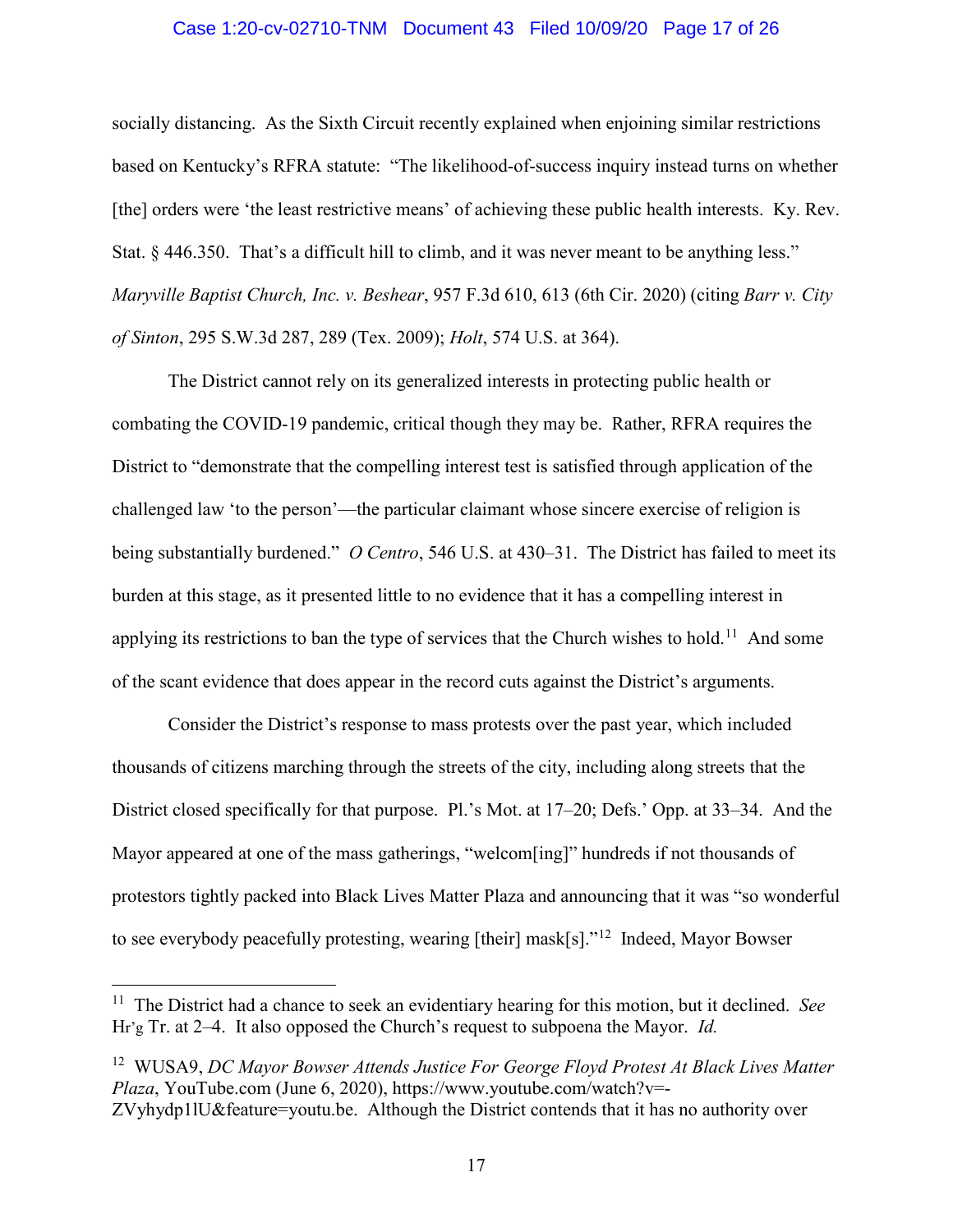# Case 1:20-cv-02710-TNM Document 43 Filed 10/09/20 Page 18 of 26

christened "Black Lives Matter Plaza" when "she directed the D.C. Department of Public Works to create a mural on 16th Street N.W., near the White House, to 'honor the peaceful protesters from June 1, 2020 and send a message that District streets are a safe space for peaceful protestors.'" *Penkoski v. Bowser*, --- F. Supp.3d ---, 2020 WL 4923620, at \*2 (D.D.C. Aug. 21, 2020).

No matter how the protests were organized and planned, the District's (and in particular, Mayor Bowser's) support for at least some mass gatherings undermines its contention that it has a compelling interest in capping the number of attendees at the Church's outdoor services. The Mayor's apparent encouragement of these protests also implies that the District favors some gatherings (protests) over others (religious services). When faced with similar facts in a First Amendment challenge, another court explained that high-profile government officials encouraging and participating in protests "sent a clear message that mass protests are deserving of preferential treatment." *Soos v. Cuomo*, --- F. Supp.3d ---, 2020 WL 3488742, at \*12 (N.D.N.Y. June 26, 2020). The court noted that the officials—Governor Cuomo and Mayor de Blasio—could have "been silent" or "could have just as easily discouraged protests, short of condemning their message, in the name of public health." *Id*. So too here. Mayor Bowser, like Mayor de Blasio, is a high-level government official with "clear enforcement power." *Id*. Her actions speak volumes.

The District attempts to distinguish the risks posed by mass "protest marches" from those posed by "worship services in which individuals stand in place for long periods of time," Defs.' Opp. at 33, but it marshaled no scientific evidence on this point. Its main source of support

 $\overline{a}$ 

protests on federal land, *see* Defs.' Opp. at 23, at least some mass protests—including the one at Black Lives Matter Plaza where Mayor Bowser spoke—have taken place on the District's property.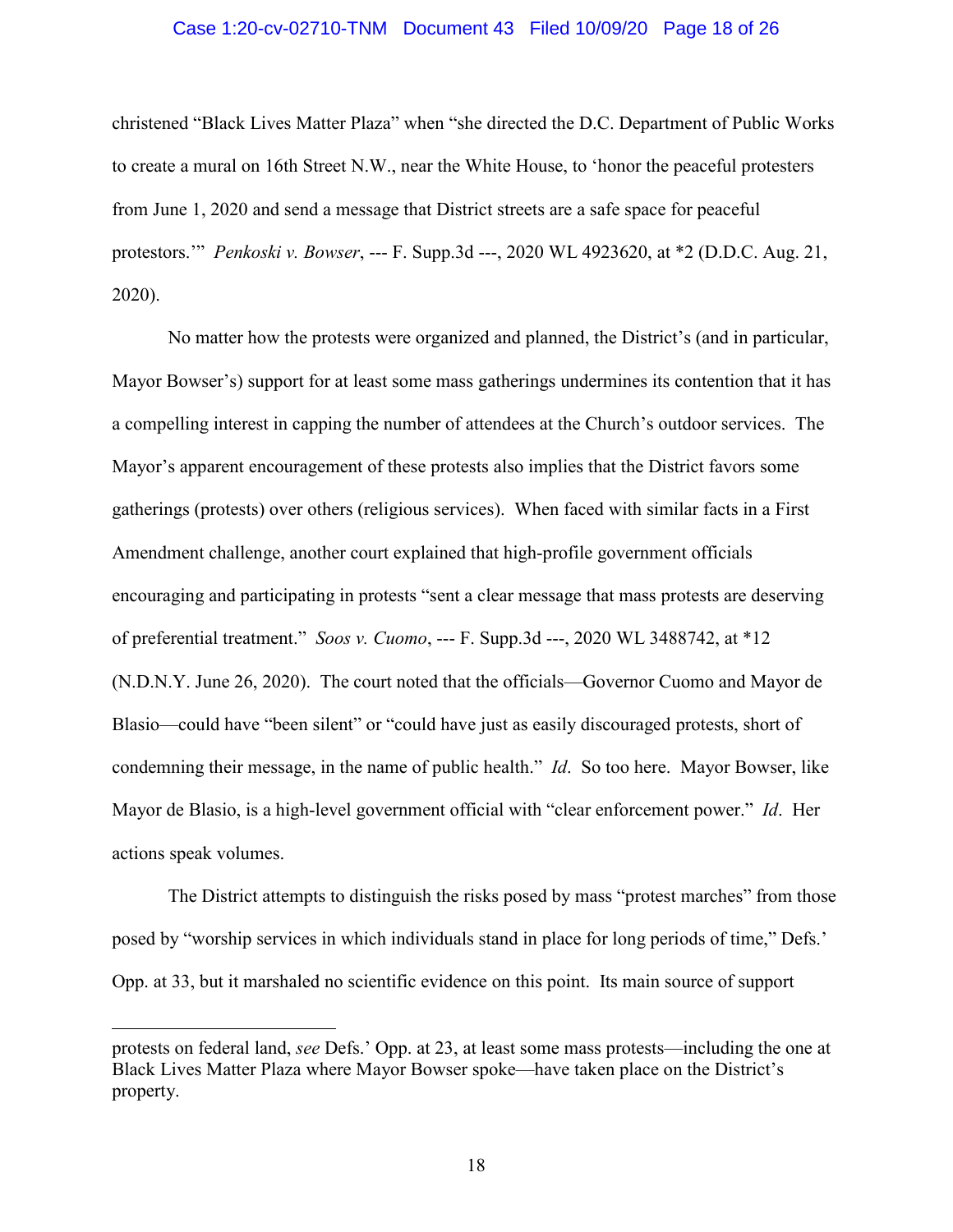### Case 1:20-cv-02710-TNM Document 43 Filed 10/09/20 Page 19 of 26

stems from an assertion made by Christopher Rodriguez, Ph.D.,<sup>[13](#page-18-0)</sup> Director of the District's Homeland Security and Emergency Management Agency, in a declaration stating: "Different events present different levels of threat about the spread of COVID-19; for example, the risk is higher for an event involving people standing in one place than for one in which people are moving." Decl. of Christopher Rodriguez at 2, ECF No. 15-5. If this assertion is making a scientific claim, it falls well short of the evidentiary standard in *Daubert v. Merrell Dow Pharmaceuticals, Inc.*, 509 U.S. 579 (1993). *Cf. United States v. H & R Block, Inc.*, 831 F. Supp. 2d 27 (D.D.C. 2011) (applying *Daubert* analysis to evidence presented in opposition to preliminary injunction). And even if the Court credited this statement, which it does not, it would not by itself establish that fully-masked and socially distanced outdoor worship is particularly dangerous. In fact, the District's brief explains that the protests did not trigger any spike in COVID-19 "outbreaks," undermining the notion that large gatherings are always exceptionally dangerous. *See* Defs' Opp. at 33; *see also* Hr'g Tr. at 44–45.

Now months into this public health crisis, the District has had the opportunity to determine with greater particularity the risks presented by COVID-19 and the restrictions necessary; sweeping justifications perhaps more suitable to the early stages of a public health crisis will not suffice. On the record here, the District has not shown that it has a compelling interest in applying its 100-person limit to the Church's proposed outdoor services.

Even if the District met its burden to show a compelling interest, it would also need to establish that there are no less restrictive means to further that interest than prohibiting the Church from gathering more than 100 congregants within the city. This "least-restrictive-means

<span id="page-18-0"></span> $13$  As pointed out by the Church at the hearing, Dr. Rodriguez earned his Ph.D in political science. Hr'g Tr. at 29–30. He appears to have no medical background.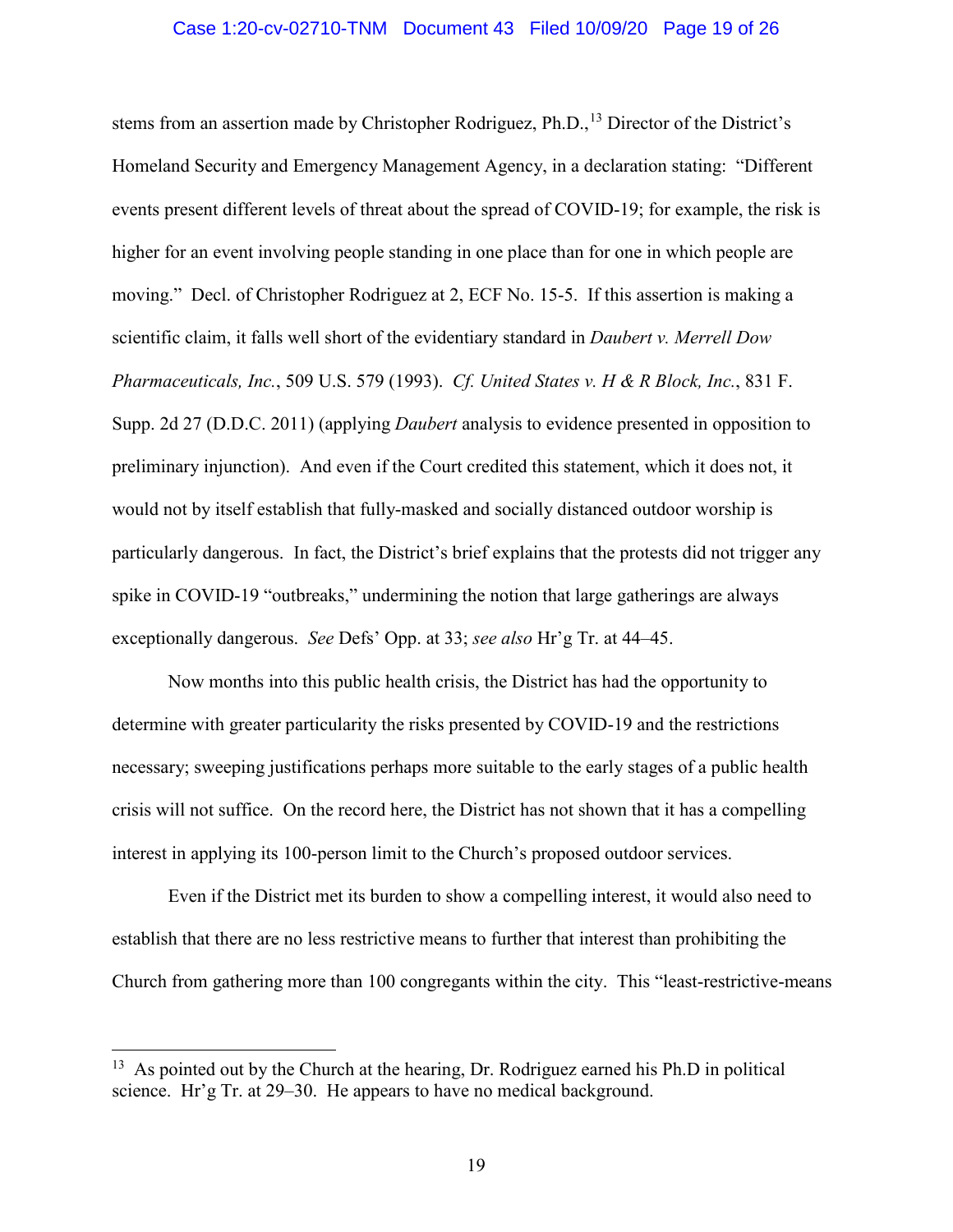# Case 1:20-cv-02710-TNM Document 43 Filed 10/09/20 Page 20 of 26

standard is exceptionally demanding," as it mandates that if "a less restrictive means is available for the Government to achieve its goals, the Government must use it." *Holt*, 574 U.S. at 364–65. The District insists that "[n]arrower ways to promote public safety would be less effective in preventing the spread of the virus," Defs.' Opp. at 39, yet it neglects to demonstrate how it knows this to be the case. RFRA demands more from the District than bare assertions. *See* 42 U.S.C. § 2000bb–2(3) (stating that the "term 'demonstrates' means meets the burdens of going forward with the evidence and of persuasion").

This is especially true when the District currently treats some activities with a lighter hand. Seemingly given a pass are outdoor dining establishments, or "streataries." Pl.'s Mot. at 14. The District has permitted hundreds of dining establishments to serve meals outdoors. *See*  Martens Decl. Ex. 15 at 5, ECF No. 4-15. More than just providing food for consumption, outdoor restaurants serve as focal points for fellowship and communion, not unlike worship services. Yet outdoor dining establishments currently face no limit on the number of patrons they may serve, as "persons sitting outdoors" are not counted for their capacity limitations. Mayor's Order 2020-075 at 5–6. Perhaps there are good reasons for this distinction, but the District yet again leaves the Court to speculate.

More, an amicus curiae brief submitted by the Becket Fund for Religious Liberty details the regulations in effect in all 50 states, most which either contain no capacity limitations for outdoor gatherings or explicitly exempt religious gatherings from capacity limitations otherwise in effect. *See* Becket Br. Ex. A, ECF No. 25-1. The Court acknowledges the District's contention that *statewide* orders in effect in states around the country may not be appropriate comparators for this city, given its size, location, and population density. Hr'g Tr. at 35–36. But that the Church has been congregating across the river in Northern Virginia, where there are no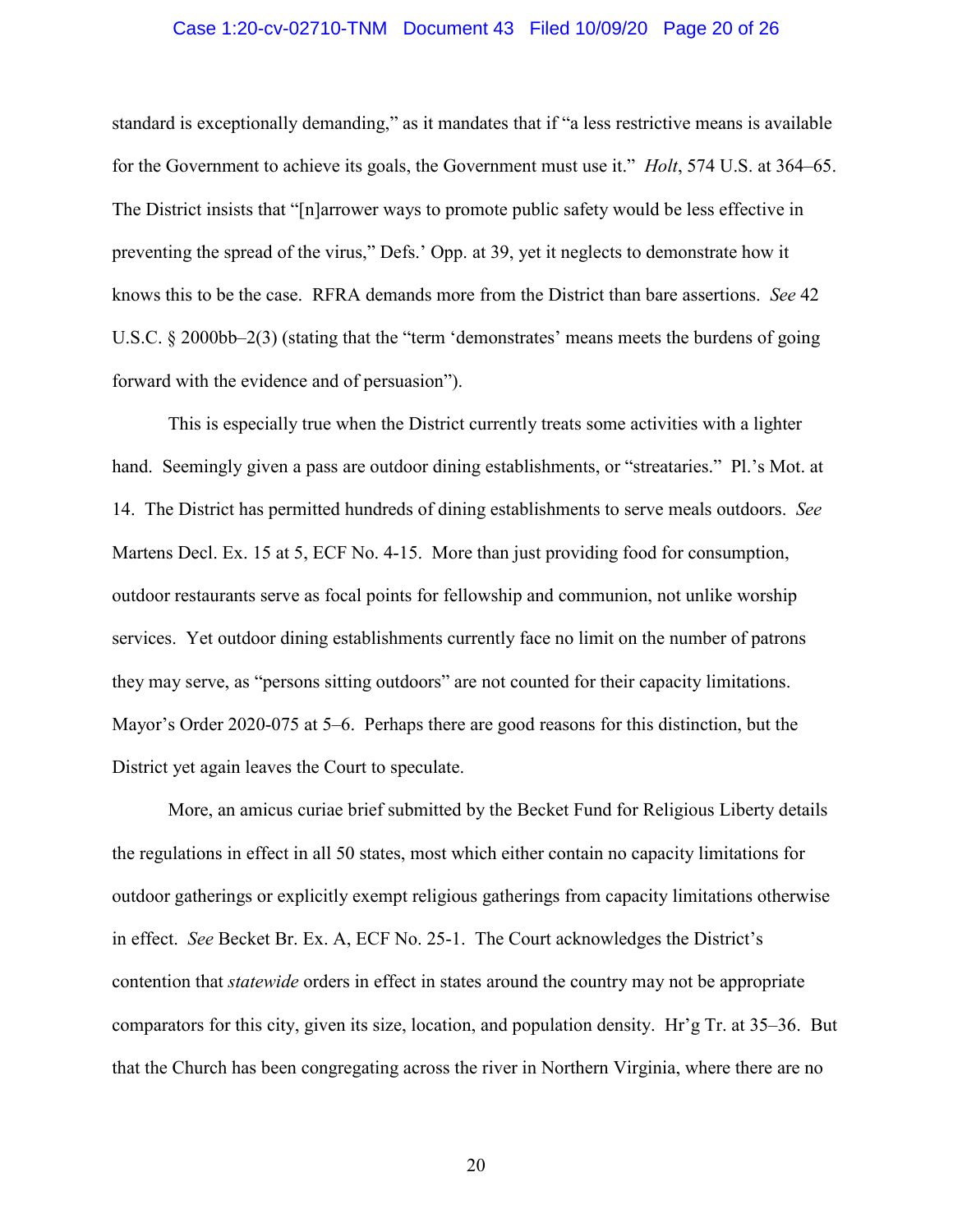# Case 1:20-cv-02710-TNM Document 43 Filed 10/09/20 Page 21 of 26

capacity limitations on worship services, casts doubt on the need for the District's chosen policy. *See Hobby Lobby*, 573 U.S. 682 at 730–31 (determining less restrictive means available in part by existence of alternative "approach" used in similar circumstances).

For its part, the Church outlines other policies, such as holding services outside with mandatory social distancing and mask-wearing, that it suggests are less restrictive but equally effective in mitigating transmission of the virus.<sup>14</sup> The District was, of course, welcome to refute the Church's claim with evidence of its own. But the Church "must be deemed likely to prevail unless the Government has *shown* that [the movant's] proposed less restrictive alternatives are less effective than [enforcing the District's capacity limit]." *O Centro*, 546 U.S. at 429 (emphasis added). The District has failed to carry its burden on the record here, and therefore the Church has shown that it is likely to succeed on the merits.<sup>[15](#page-20-1)</sup>

\* \* \*

After briefing concluded on the Church's motion for a preliminary injunction and after the Court held a hearing on that motion, the District filed a "Supplemental Declaration." *See*  Notice of Suppl. Decl., ECF No. 40. This was improper. At the September 23 conference on this matter, the Court made clear the briefing schedule, pushing the due date of the District's Opposition to October 2 to augment its time to respond. The District opposed the Church's

<span id="page-20-0"></span><sup>&</sup>lt;sup>14</sup> Notably, the District has distinguished between outdoor and indoor events for other types of gatherings. For example, restaurants may serve patrons "up to fifty percent (50%) of their maximum capacity," but "persons sitting outdoors are not counted in this capacity limit." Mayor's Order 2020-075 at 5–6.

<span id="page-20-1"></span> $15$  The Church's complaint argues that the District has also violated the First Amendment's Free Speech, Freedom of Assembly, and Free Exercise Clauses, as well as the Fifth Amendment's Due Process Clause. Compl. at 17, 19, 22–23. Because the Church is likely to succeed on the merits of the its RFRA claim, and considering the interest in expeditiously resolving this motion, the Court does not reach the Church's constitutional claims now.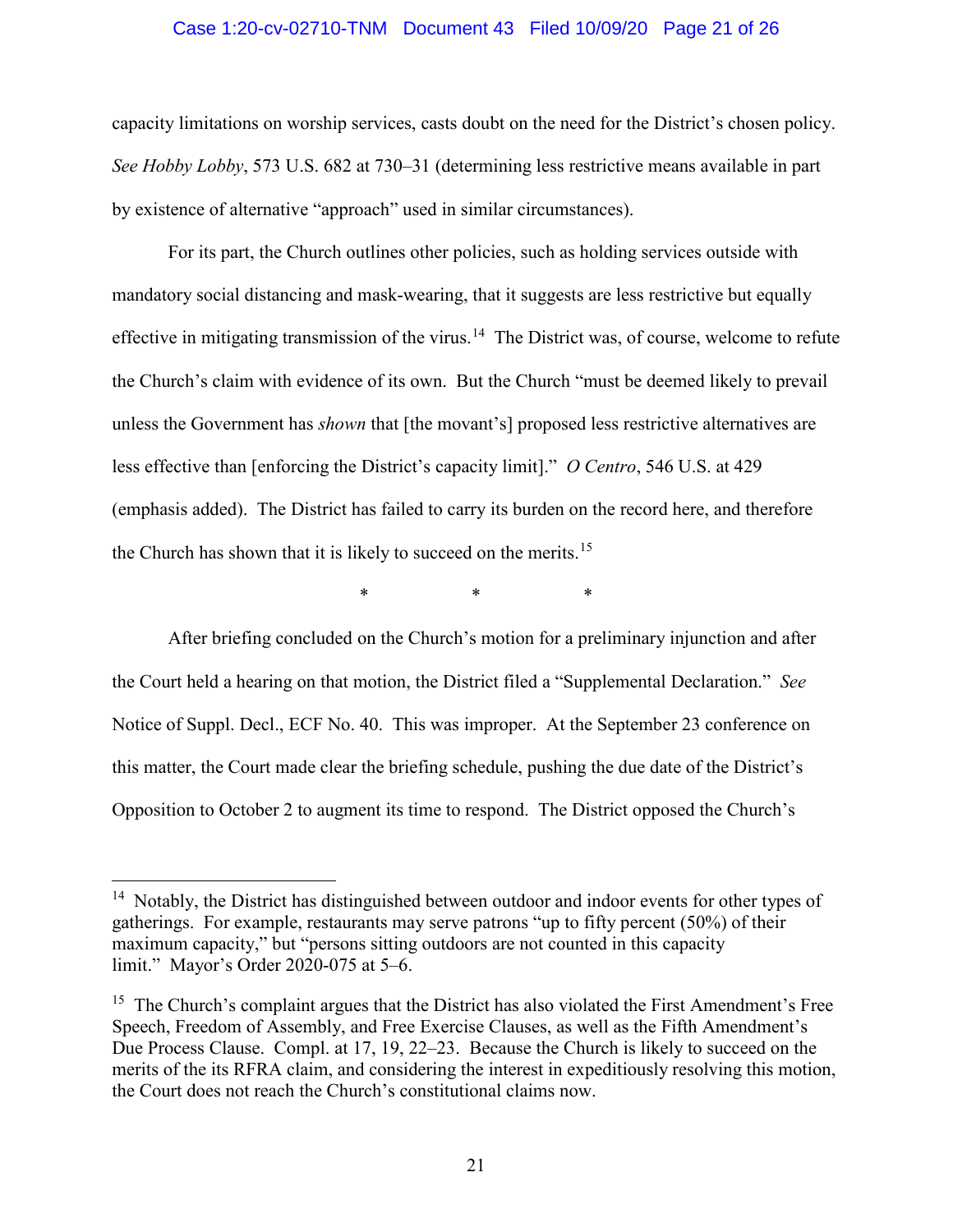# Case 1:20-cv-02710-TNM Document 43 Filed 10/09/20 Page 22 of 26

request to further develop the factual record by calling the Mayor as a witness, and it did not request an evidentiary hearing. It never sought leave to submit additional evidence. The Court will not condone the District sandbagging the Church at the eleventh hour. The Court will therefore strike the filing. *Accord McGovern v. Geo. Wash. Univ.*, 245 F. Supp. 3d 167, 179 (D.D.C. 2017).

Even if the Court were inclined to consider the District's filing, the outcome would not change. Along with the declaration of Dr. LaQuandra Nesbitt, who admits that her office "has not studied the proposals of Capitol Hill Baptist Church," Decl. of Dr. LaQuandra Nesbitt at 4, ECF No. 40-1, the District submits two exhibits. Neither addresses the Church's claims. Both exhibits summarize health studies that analyze apparent exposures to COVID-19 stemming from indoor, non-socially distanced, unmasked church gatherings in March 2020. *See* Defs.' Notice of Suppl. Decl., Exs. 1, 2, ECF No. 40-1. The studies do not address activities like those proposed by the Church. And the Court rejects any suggestion that religious gatherings in themselves are somehow especially conducive to COVID-19. *See Maryville Baptist Church*, 957 F.3d at 615 ("Risks of contagion turn on social interaction in close quarters; the virus does not care why they are there.").

#### **B.**

The Court next considers whether the Church has shown that it will suffer irreparable injury in the absence of injunctive relief. *See League of Women Voters*, 838 F.3d at 6. When plaintiffs "establish[] a strong likelihood of success on the merits of their RFRA claim," they have also "adequately demonstrated that they will suffer irreparable harm absent the issuance of a preliminary injunction." *Tyndale House Publishers, Inc. v. Sebelius*, 904 F. Supp. 2d 106, 129 (D.D.C. 2012). This is because "it is well settled that 'the loss of First Amendment freedoms, for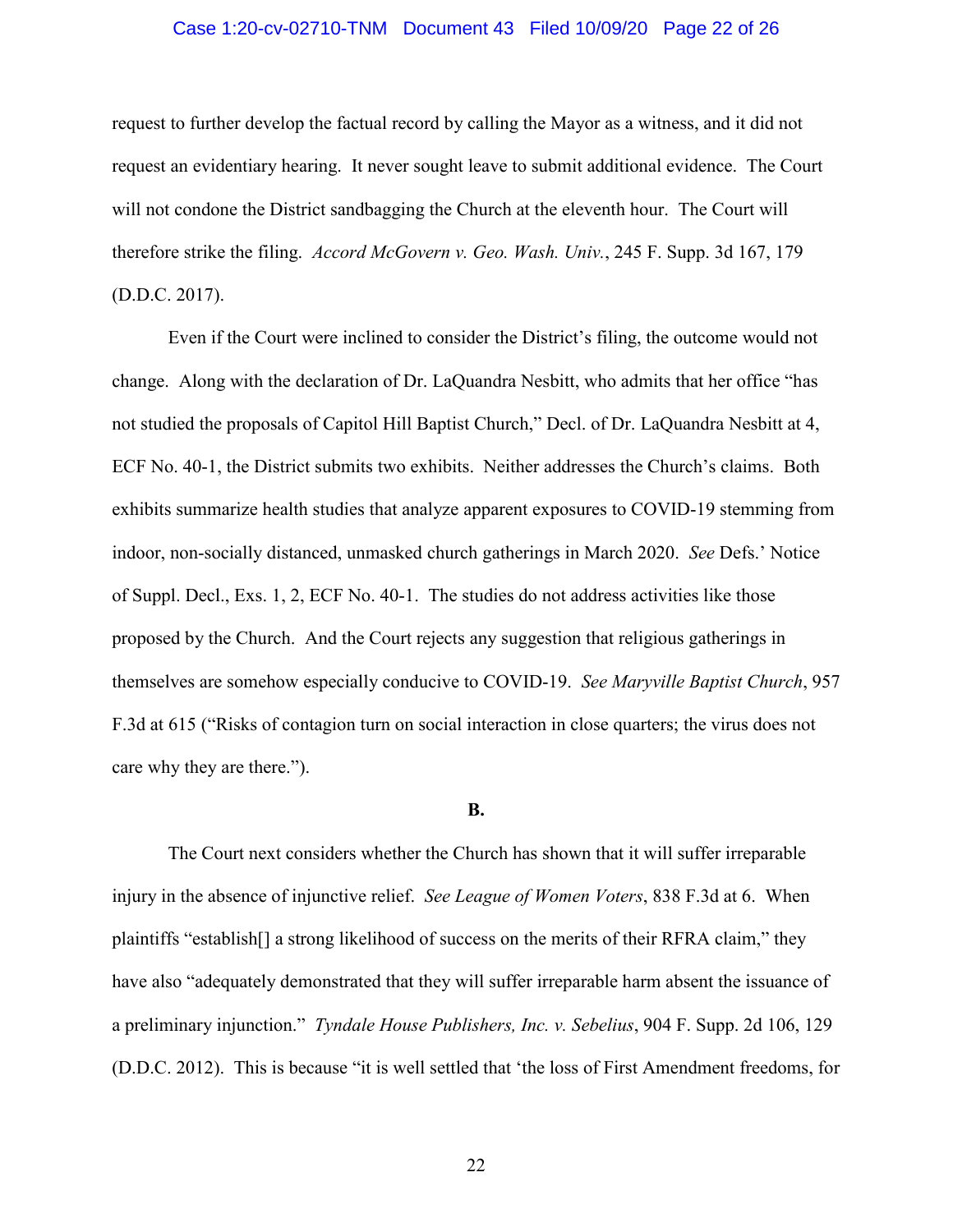# Case 1:20-cv-02710-TNM Document 43 Filed 10/09/20 Page 23 of 26

even minimal periods of time, unquestionably constitutes irreparable injury,'" and "by extension the same is true of rights afforded under the RFRA, which covers the same types of rights as those protected under the Free Exercise Clause of the First Amendment." *Id.* (quoting *Elrod v. Burns*, 427 U.S. 347 (1976)) (cleaned up). The conclusion that the Church is likely to succeed on the merits of its RFRA claim therefore also suffices to show that the Church will be  $irreparably \text{,}$  irreparably harmed without injunctive relief.<sup>[16](#page-22-0)</sup>

Even if irreparable injury did not automatically follow from the likelihood-of-success-onthe-merits factor, the Court would have no trouble concluding that the Church has made a showing adequate to obtain injunctive relief. To show irreparable injury, a party seeking a preliminary injunction must ordinarily show: (1) that the harm is "'certain and great,' 'actual and not theoretical,' and so 'imminen[t] that there is a clear and present need for equitable relief to prevent irreparable harm'"; and (2) that the harm is "beyond remediation." *League of Women Voters*, 838 F.3d at 7–8 (alteration in original) (quoting *Chaplaincy of Full Gospel Churches v. England*, 454 F.3d 290, 297 (D.C. Cir. 2006)).

The Church has made the first showing because it has been and continues to be prevented from exercising its religion as it sees fit—under pain of violating the law—so long as the District's current restrictions are in effect. This is not the sort of harm that has been held "far too speculative to warrant preliminary injunctive relief." *Chaplaincy of Full Gospel Churches*, 454

<span id="page-22-0"></span><sup>&</sup>lt;sup>16</sup> Some cases suggest, in the First Amendment context at least, that a plaintiff must "do more" than merely allege a violation of freedom of expression in order to satisfy the irreparable injury prong of the preliminary injunction frame-work." *Chaplaincy of Full Gospel Churches v. England*, 454 F.3d 290, 301 (D.C. Cir. 2006). In particular, a movant must prove that its rights "are either threatened or in fact being impaired at the time relief is sought." *Id.* (quoting *Nat'l Treas. Empls. Union v. United States*, 927 F.2d 1253, 1254–55 (D.C. Cir. 1991)). The Church has made that showing here, as its ability to meet as a congregation is "in fact being impaired" by the District's current restrictions.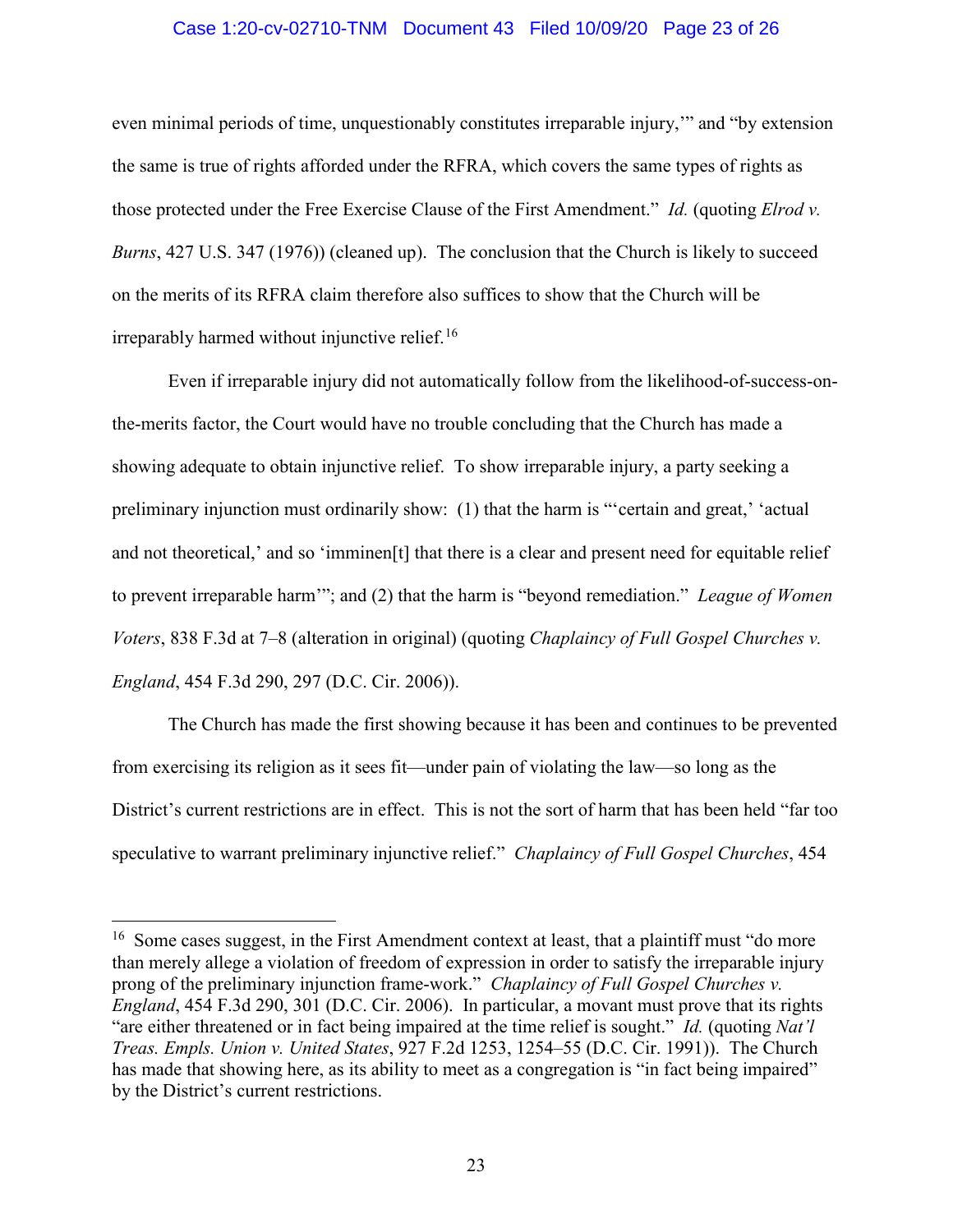### Case 1:20-cv-02710-TNM Document 43 Filed 10/09/20 Page 24 of 26

F.3d at 298 (holding that Navy's "practice of retaining Catholic chaplains past applicable age limits" constituted only "hypothetical" injury for Protestant chaplains). The Church has also made the second showing because, according to the Church's undisputed, sincerely held belief, there is no substitute for meeting as a unified whole. *See, e.g.*, Pl.'s Mot. at 7. Missing a chance to gather on Sunday is not a "[m]ere injur[y]  $\dots$  in terms of money, time and energy," *Chaplaincy of Full Gospel Churches*, 454 F.3d at 297–98, but instead a harm for which "there can be no do over and no redress," *League of Women Voters*, 838 F.3d at 9 (quoting *League of Women Voters of N.C. v. North Carolina*, 769 F.3d 224, 247 (4th Cir. 2014)); *see also Maryville Baptist Church*, 957 F.3d at 616 (reasoning that "the prohibition on attending any worship service [on Sundays] assuredly inflicts irreparable harm").

The District argues that the Church does not face irreparable harm because it can either keep meeting in Virginia or conduct services in the District within the limits of the current restrictions—*i.e.*, the Church could "conduct an unlimited number of services . . . with 100 or fewer people at a time," broadcast its services "by radio," or use "drive-in services." Defs.' Opp. at 50. Not so. Recall that meeting physically as a whole congregation is crucial to what the District admits is the Church's sincerely held religious belief. *Id.* at 46. While some of its members have been able to meet in Virginia, the Church could not gather as an entire congregation. Most of the Church's members reside in the District, and many members do not have transportation to attend services outside the District. Dunlop Decl. at 2–3.

The Court likewise rejects the District's argument that the Church cannot show irreparable harm because of its delay in seeking injunctive relief. *See* Defs.' Opp. at 51–52. The District contends that the Church waited "more than six months after the first Mayor's Order restricting mass gatherings" to sue. *Id.* at 52. But as the District admits, the Church was not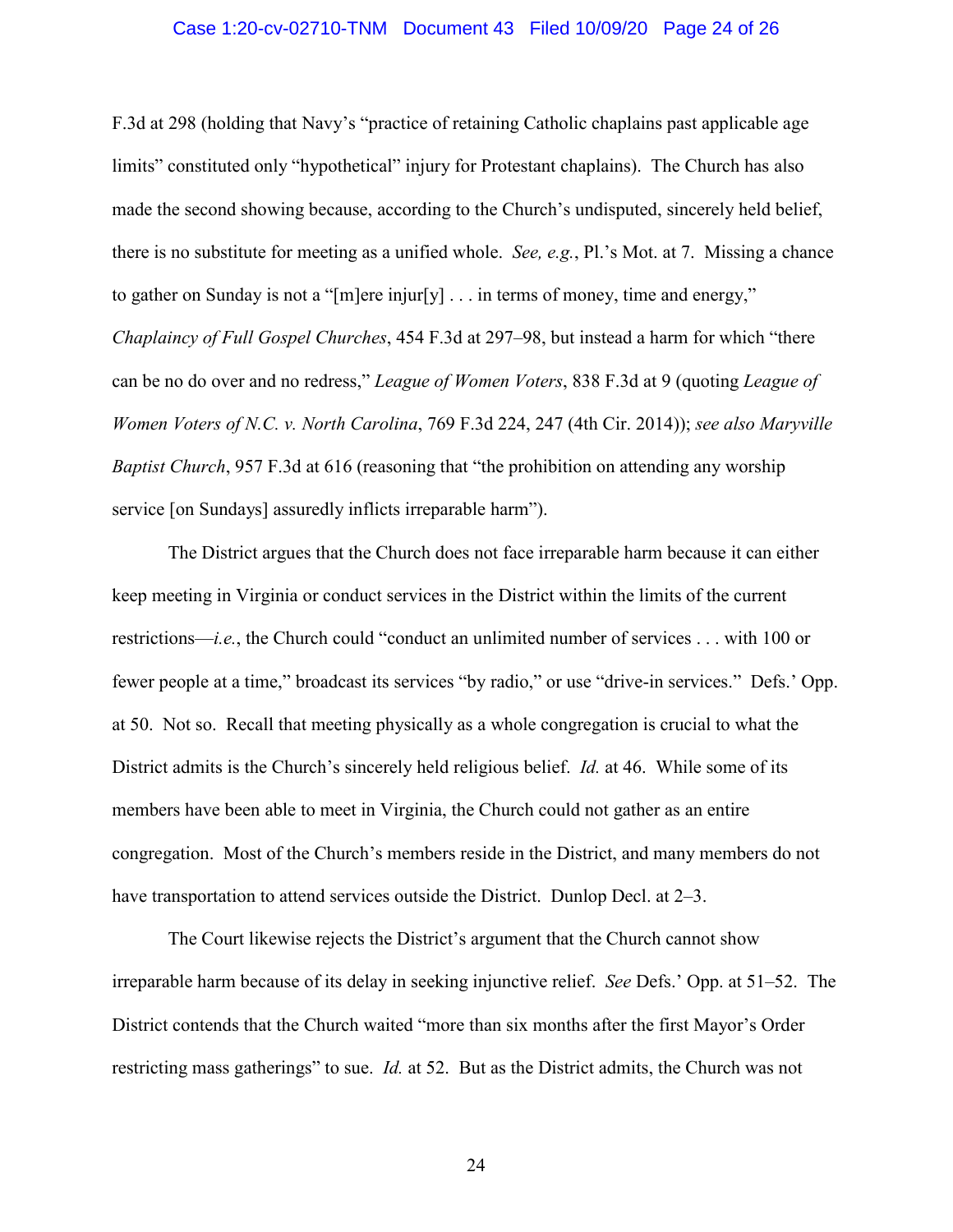# Case 1:20-cv-02710-TNM Document 43 Filed 10/09/20 Page 25 of 26

twiddling its thumbs during that period—it "discussed with the District alternatives to fullcongregation meetings" and "twice sought administrative relief in the form of an exemption from the Mayor's Orders." *Id.* at 52. This is the sort of behavior that courts ordinarily encourage indeed, sometimes require, *see, e.g.*, *Park v. Howard Univ.*, 71 F.3d 904, 909 (D.C. Cir. 1995) (barring a plaintiff's hostile-work-environment claim because "she failed to exhaust her administrative remedies for such a claim at the EEOC")—from would-be plaintiffs in the interest of efficiency and judicial economy, *cf. Andrade v. Lauer*, 729 F.2d 1475, 1484 (D.C. Cir. 1984) (stating that, among other purposes, the exhaustion requirement "promotes judicial economy . . . by perhaps avoiding the necessity of any judicial involvement at all"). The Church will not now be punished for seeking an amicable resolution before rushing to the courthouse.

# **C.**

Finally: Has the Church shown that the balance of the equities and the public interest support the Court granting relief? These factors merge when, as here, the government is the party opposing the injunction. *Nken v. Holder*, 556 U.S. 418, 435 (2009); *Karem v. Trump*, 960 F.3d 656, 668 (D.C. Cir. 2020) (applying *Nken* in the context of a preliminary injunction).

The balance of the equities and the public interest favor the Court granting relief. While the public clearly has an interest in controlling the spread of disease, *see* Defs.' Opp. at 53–54, the public also has an interest in honoring protections for religious freedom in accordance with the laws passed by Congress, *cf. Tyndale House Publishers, Inc.*, 904 F. Supp. 2d at 130 ("[T]here is undoubtedly also a public interest in ensuring that the rights secured under the First Amendment and, by extension, the RFRA, are protected."). Here, where the Church is likely to succeed in proving that the District has violated its rights under RFRA, the equities and public interest weigh in its favor. The Church has consistently represented that it will take appropriate